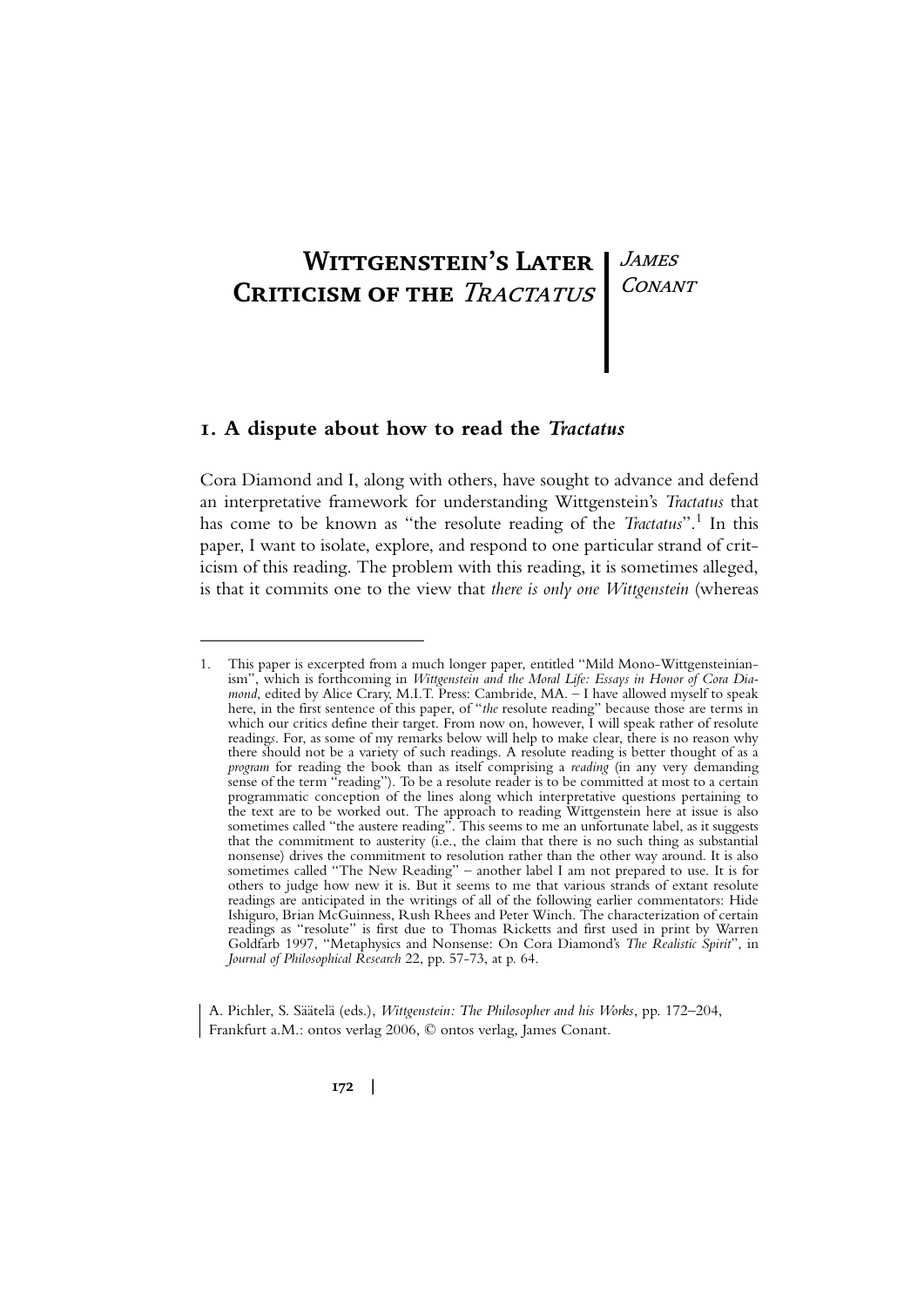every educated person, of course, knows that there are at least two Wittgensteins).

Resolute readers urge that any reader of Wittgenstein ought to be uncomfortable with the following sort of account of the relation between Wittgenstein's early and later thought: The *Tractatus* and the *Investigations* are both trying to answer the same philosophical questions, but in each case in which early Wittgenstein aimed to show that the answer to a given philosophical question was *p*, later Wittgenstein aims to refute his earlier self and show instead that the answer to the question is really not *p*. Let's call this "the doctrinal schema". It is not that resolute and their critics disagree about which doctrines are to be plugged in for *p* above (in a proper reconstruction of Wittgenstein's own understanding of character of his philosophical development). It is rather that resolute readers hold that any schema of this form must yield a distorted account of Wittgenstein's philosophical aims early and late. The dispute between resolute readers and their critics has tended to center on how to understand the following climactic moment in the *Tractatus*:

My propositions serve as *elucidations* in the following way: anyone who understands me eventually recognizes them as *nonsensical*, when he has used them  $-$  as steps  $-$  to climb out through them, on them, over them. (He must, so to speak, throw away the ladder after he has climbed up it.)  $(TLP 6.54)^2$ 

In section 6.54 of the *Tractatus*, the author of the work does not ask us to understand his sentences, but rather to understand *him*. Resolute readers take this particular nicety of formulation to be tied to the way in which we are supposed to come to see, regarding those sentences of the work that are at issue here, that there is nothing that could count as understanding *them*. The primary characteristic that marks out a reading of the *Tractatus* as "resolute", in the sense of the term at issue here, is its *rejection* of the following idea: what the author of that work, in 6.54, aims to call upon his reader to do (when he says that she will understand him when she reaches the point

<sup>2.</sup> My emphases. Quotations from the *Tractatus* will be drawn from either the David Pears and Brian McGuinness translation or the reprint of the C.K. Ogden translation (Routledge: London, 1981), or some emendation or combination thereof.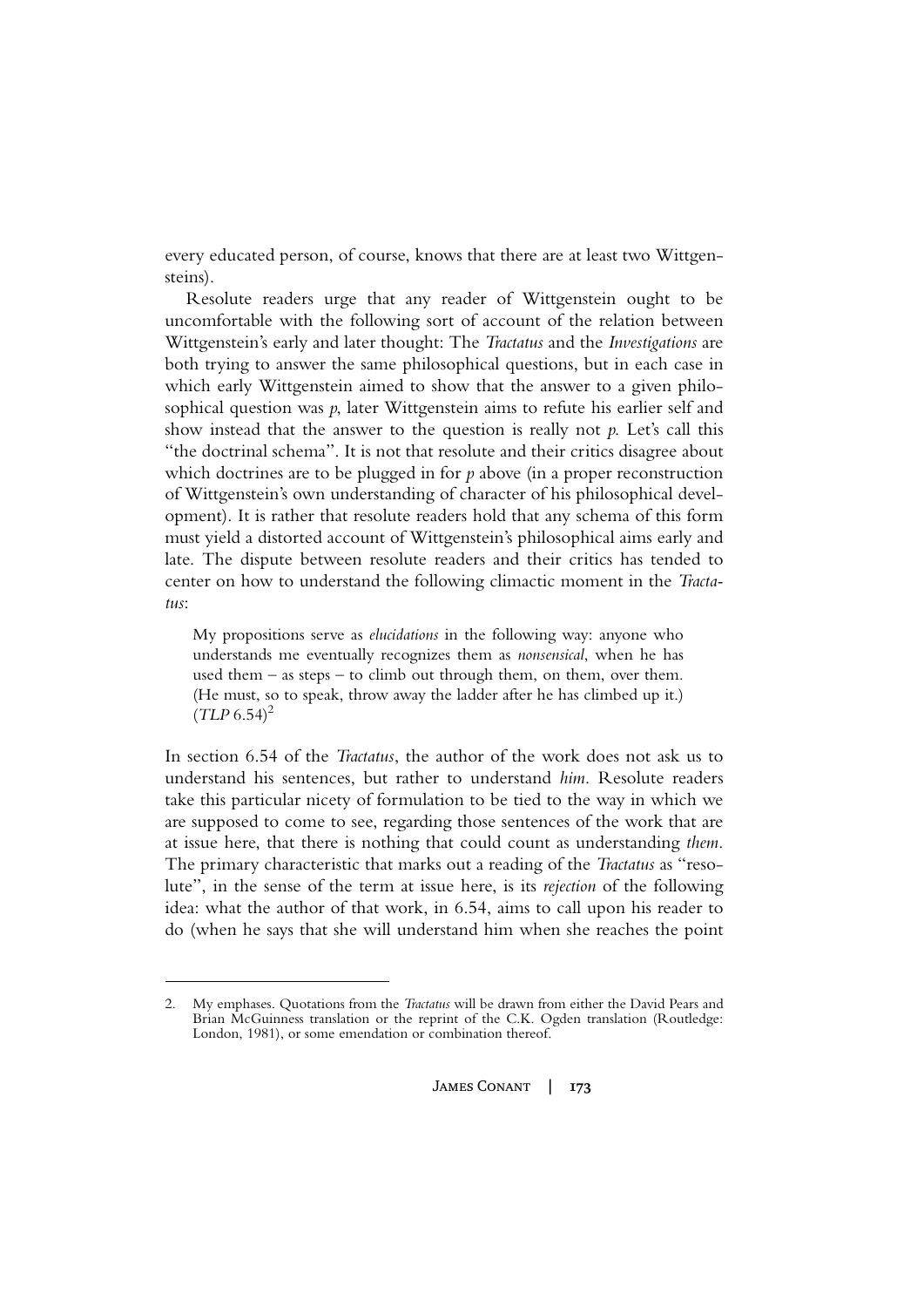where she is able to recognize his sentences as nonsensical) is something that requires the reader of the work first to grasp and then to apply to the sentences of the work a *theory* that has been advanced in the body of the work – a theory that specifies the conditions under which sentences make sense and the conditions under which they do not. $3$  In order to be able to give content to the idea that we are able to come to grasp the commitments of such a theory, a commentator must hold that there is a fairly substantial sense in which we can come to "understand" the sentences that "explain" the theory, despite the fact that we are eventually called upon to recognize these very same sentences as nonsense. Resolute readers hold that to read the *Tractatus* in this way is seriously to underestimate what is involved in the request that we come to recognize these sentences as *nonsense*.

On standard readings of the book, the point of a significant number of the sentences of the work is to achieve the formulation of an adequate set of theoretical *criteria of meaningfulness*. These criteria when applied to the very sentences that adumbrate them yield the verdict that they do not meet their own criteria and thus are to be condemned as nonsensical. Resolute readers are unhappy with any such reading for a variety of reasons. For the present purpose, however, it will suffice to note that they are committed to rejecting any such reading because they are committed to rejecting the idea that the author of the work *aims* to put forward substantive theories or doctrines. Wittgenstein tells us that the kind of philosophy he seeks to practice in this work consists not in putting forward a theory, but rather in the exercise of a certain sort of activity – one of elucidation.<sup>4</sup> The core commitment of a resolute reading for the purpose of this paper lies in its insistence that a proper understanding of the aim of the *Tractatus* depends upon taking Wittgenstein at his word here. If one adopts it as a point of departure for reading the text and allows oneself "strictly to think it through"<sup>5</sup>, resolute readers take a proper understanding of the avowed aim of the work to have far-reaching exegetical consequences. It is perhaps not an exaggeration to say that, once

<sup>3.</sup> Notice: this feature of a resolute reading – as, too, with regard to each of the other features to be mentioned below – merely says something about how the book ought *not* to be read, thereby still leaving much undetermined about how the book ought to be read.

<sup>4.</sup> For more discussion of this topic, see James Conant 2002, "The Method of the *Tractatus*", in *From Frege to Wittgenstein: Perspectives in Early Analytic Philosophy*, Erich H. Reck (ed.) 2002, OUP: Oxford, pp. 374–462.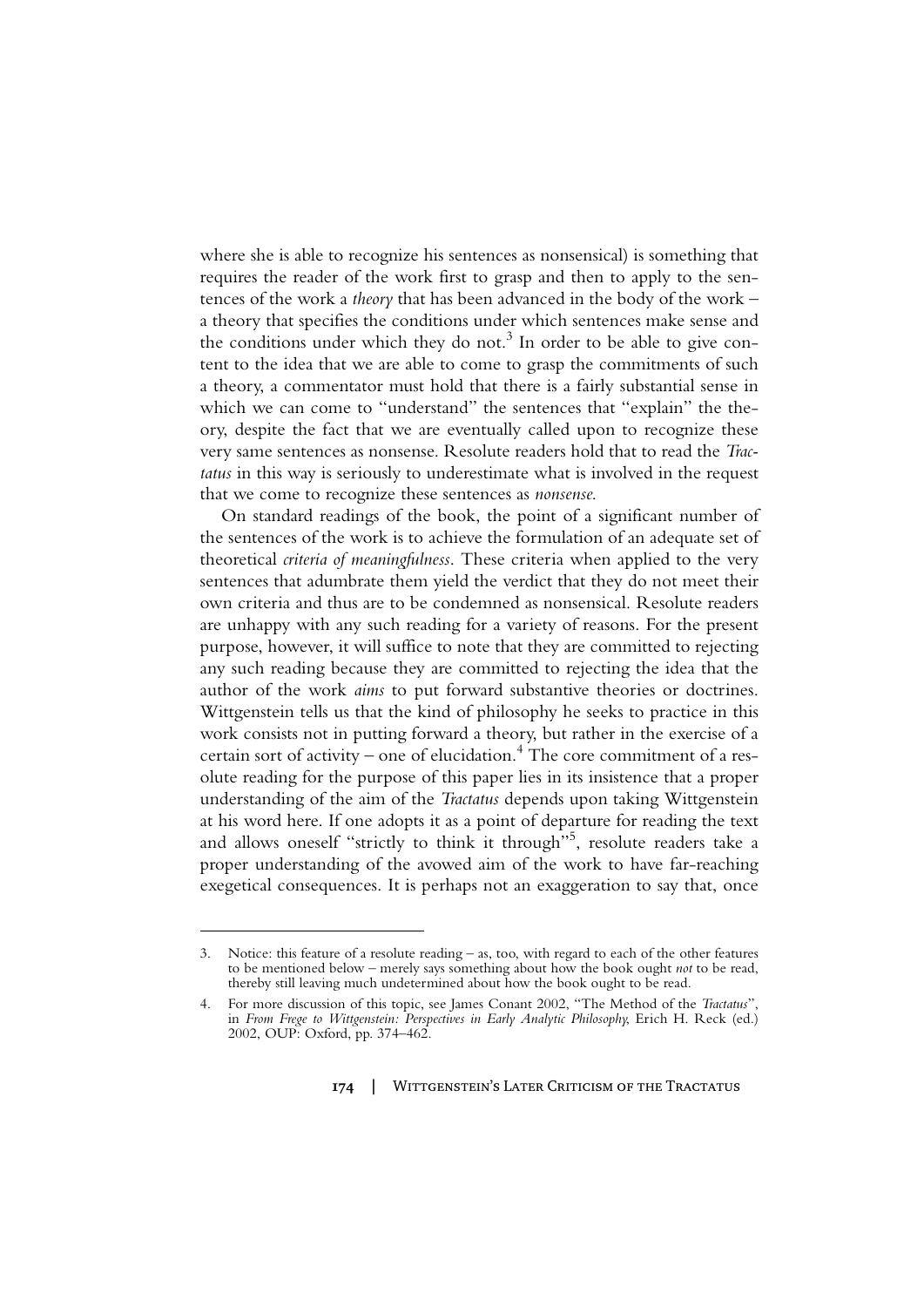this business of strictly thinking it through gets underway, many of the further commitments of resolute readers can be seen to fall into place as corollaries that follow from it. I will confine myself here simply to mentioning three such corollaries.

The first corollary (of a resolute rejection of an intended commitment on the part of the author of the work to any theory or doctrine) is the rejection of any intended commitment to an *ineffable* theory or doctrine. This means that resolute readers are bound to reject the widely held view that the relevant "propositions" of the work (namely, those concerning which Wittgenstein said, at *TLP* 6.54, that they are to be recognized as "nonsensical") are to be "understood" as conveying ineffable insights that the reader is to "grasp" even though the author cannot "express" them. On standard readings of the work, the alleged insights here in question are held to be individuated through an identification of substantive constraints on sense adumbrated through the aforementioned criteria on meaningfulness set forth in the body of the work. It is through the "violation" of these constraints that the sentences in question are revealed as simultaneously meaningless yet able to convey something determinate. The form of their meaninglessness is supposed to highlight, in each case, a particular feature of the general conditions on sense specified by the theory in question. This requires that the meaninglessness of these sentences has, in each case, a logically distinct and specifiable character. It becomes, on standard readings, a central burden of the theory (supposedly adumbrated in the book) to give content to this idea of logically determinate forms of nonsense – where each of these forms of nonsense is alleged to acquire the potential for communication that it specifically possesses in virtue of its violation of a distinct requirement on sense laid down by the theory. This commits standard readers to the idea that the sort of nonsense that is at issue here must come in a variety of logically distinct kinds.

<sup>5.</sup> I am alluding here to a formulation of Wittgenstein's regarding what is involved in philosophical elucidation that surfaces in passages such as the following: "[I]dealism, strictly thought out [streng durchgedacht], leads to realism." (*NB* p. 85; I have emended the translation) – and: "[S]olipsism, strictly followed through [streng durchgeführt], collapses into pure realism." (*TLP* 5.64; I have emended the translation). For further discussion of the importance in Wittgenstein's work of such a conception of thinking things through, see James Conant 2003, "On Going the Bloody Hard Way in Philosophy", in *The Possibilities of Sense*, John Whittaker (ed.) 2005, Macmillan: NY.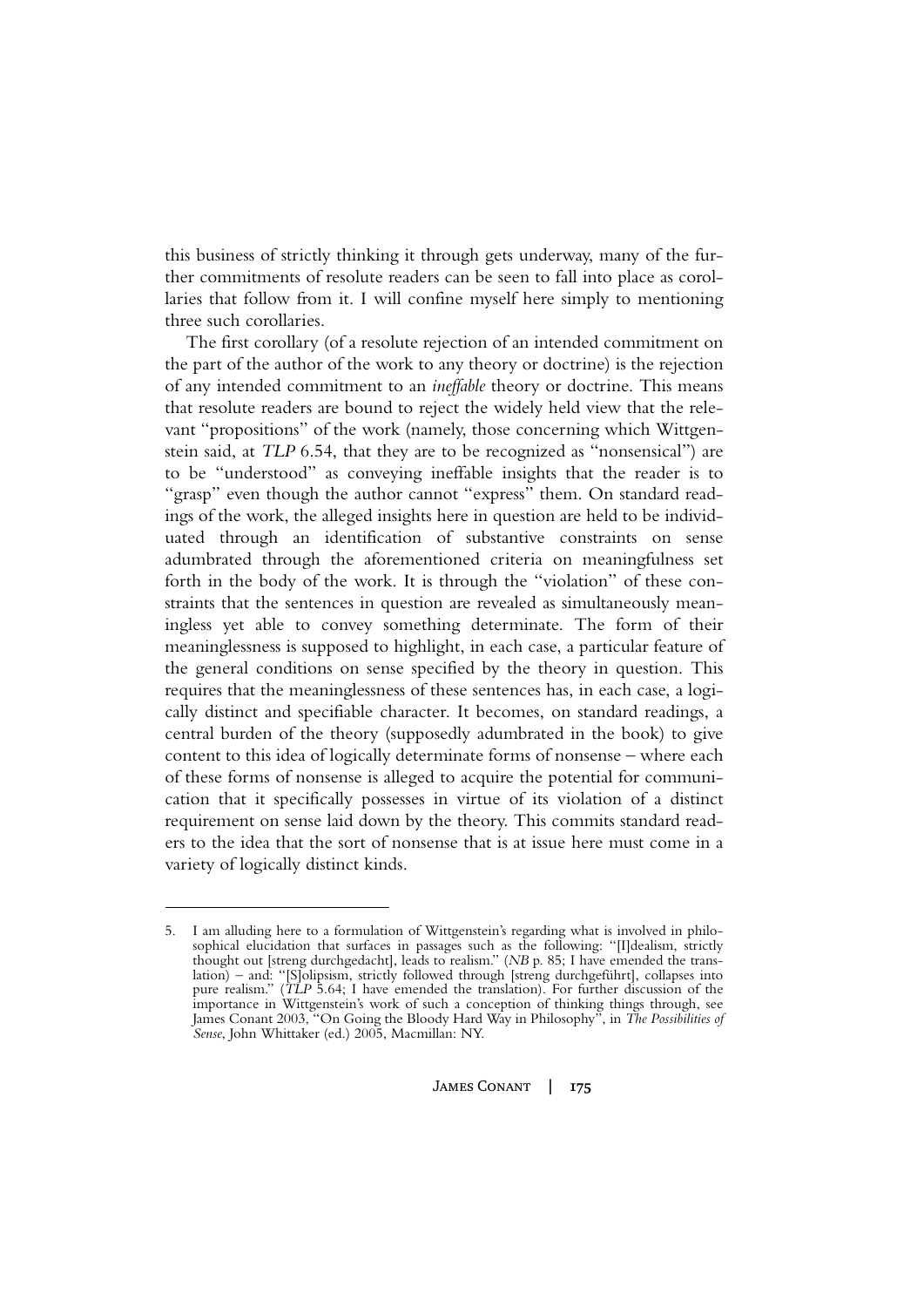This brings us to the second pertinent corollary: the rejection of the idea that the *Tractatus* holds that there are logically distinct kinds of nonsense. This is sometimes put by saying that the *Tractatus* aims to show that there is no such thing as substantial nonsense. From the perspective of a resolute reader, it makes little difference whether the candidate criteria for lending substance to nonsense involve considerations of verifiability, bipolarity, logical well-formedness, or some other putative respect in which a "proposition" is held to be intrinsically flawed because of its own internal logical or conceptual structure. Part of what the *Tractatus* seeks to show, according to resolute readers, is that all such "criteria of meaningfulness" cannot do the sort of work to which we want to put them in our philosophical theorizing. Any reading of 6.54 that takes the recognition on the part of a reader there called for to require a substantive employment of such criteria qualifies as an instance of an irresolute reading, as long as it is committed to ascribing to the *Tractatus* a theory which its author must endorse and rely upon (if he is to be able to prosecute his program of philosophical critique) and yet which he must also regard as nonsense (if he thinks through the commitments of his own theory).

At a minimum, what a resolute reading seeks to avoid here is the mess that commentators get into when they refuse to (allow that they are, at the end of the day, supposed to) throw away the following paradoxical idea:

The author of the *Tractatus* wants its reader to reject the sentences of the book as nonsense on principled grounds; yet, in the very moment of rejecting them, the reader is to continue to retain a grip on these grounds by continuing to identify, grasp, and believe that which these sentences would say, if they had a sense.<sup>6</sup>

To be resolute in one's approach to the *Tractatus* involves taking this paradoxical idea itself to form a *part* of the ladder that we, as readers, are meant to climb up and throw away (rather than taking it to be an account of what it *is* to throw away the ladder). Thus, it involves taking the sort of recognition that readers of the work are called upon to attain in *TLP* 6.54 to require us

<sup>6.</sup> This idea that we can grasp what certain sentences would say if they had a sense is sometimes called *chickening out*. See Cora Diamond 1991, *The Realistic Spirit*, M.I.T. Press: Cambride, MA, especially pp. 181-2, 194-5.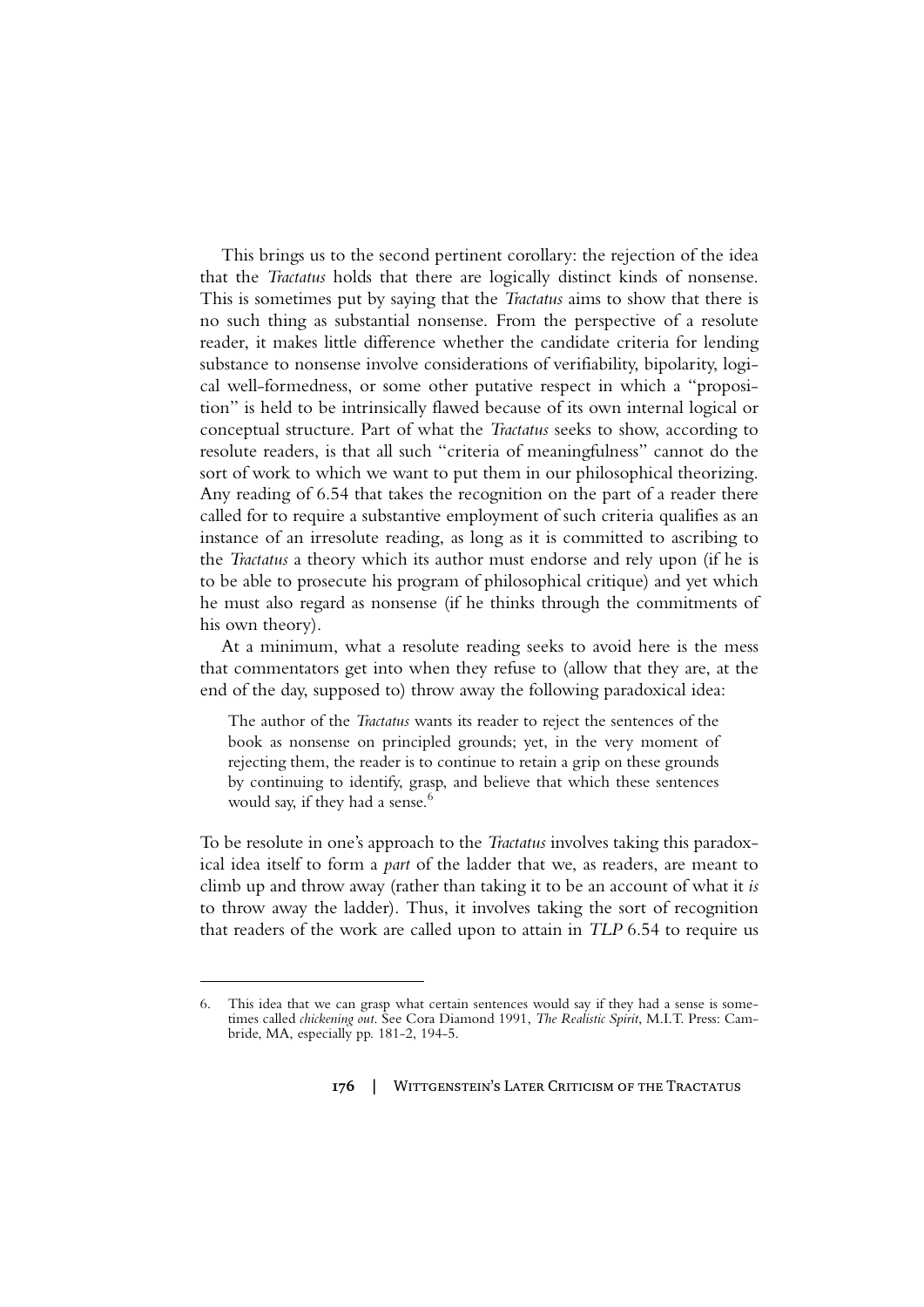to recognize that the intermediate stages which we, as readers, seem to occupy (when we take ourselves to be able to identify, grasp, and believe what these sentences intend to convey) are *aspects of the illusion* that the work as a whole seeks to explode – that they are themselves rungs on the ladder that we are asked to climb up and throw away.

The third corollary has to do with how one ought to conceive the details of the Tractarian procedure of elucidation – and, in particular, the role of the many notational devices (the Sheffer stroke, the truth tables, the special notation for quantification, etc.) that are introduced in the course of the book. It is evident that logical notation is supposed to play some sort of important role in a reader's ascent up the ladder. A standard reader will assume that the notation at issue here is one which is to be constructed so as to reflect the requirements of the theory that is laid down in the book: only those sentences the theory deems permissible will be constructible in the notation; and those sentences the theory deems nonsensical will involve illegitimate constructions forbidden by the syntactical rules governing the employment of the notation. It should by now be evident that it is not open to a resolute reader to construe the role of logical notation in Tractarian philosophical clarification in anything like this way. According to a resolute reader, the forms of logical notation employed by the author of the *Tractatus* (in order to make certain philosophical confusions manifest) must be elucidatory instruments whose employment is not itself supposed to require commitment (on the part of those engaged in an elucidation) to any particular philosophical theses.

We are familiar in ordinary critical discussion with procedures in which confusion in thought can be brought to a person's attention through a procedure of reformulation – in effect, through substituting one expression for another. This is most commonly accomplished by substituting one expression in the speaker's native language for another. But if the speaker is familiar with a foreign language, then that familiarity can be exploited to bring further elucidatory resources to bear on the situation. Thus, an equivocation involving 'or' in ordinary English can be brought to a speaker's notice, if he speaks Latin, by asking him whether he wants to translate his English sentence into Latin using "aut" or "vel". No "theory of Latin" is required in order for the speaker to take advantage of this elucidatory tool. All that is required is knowledge of how properly to translate English sentences into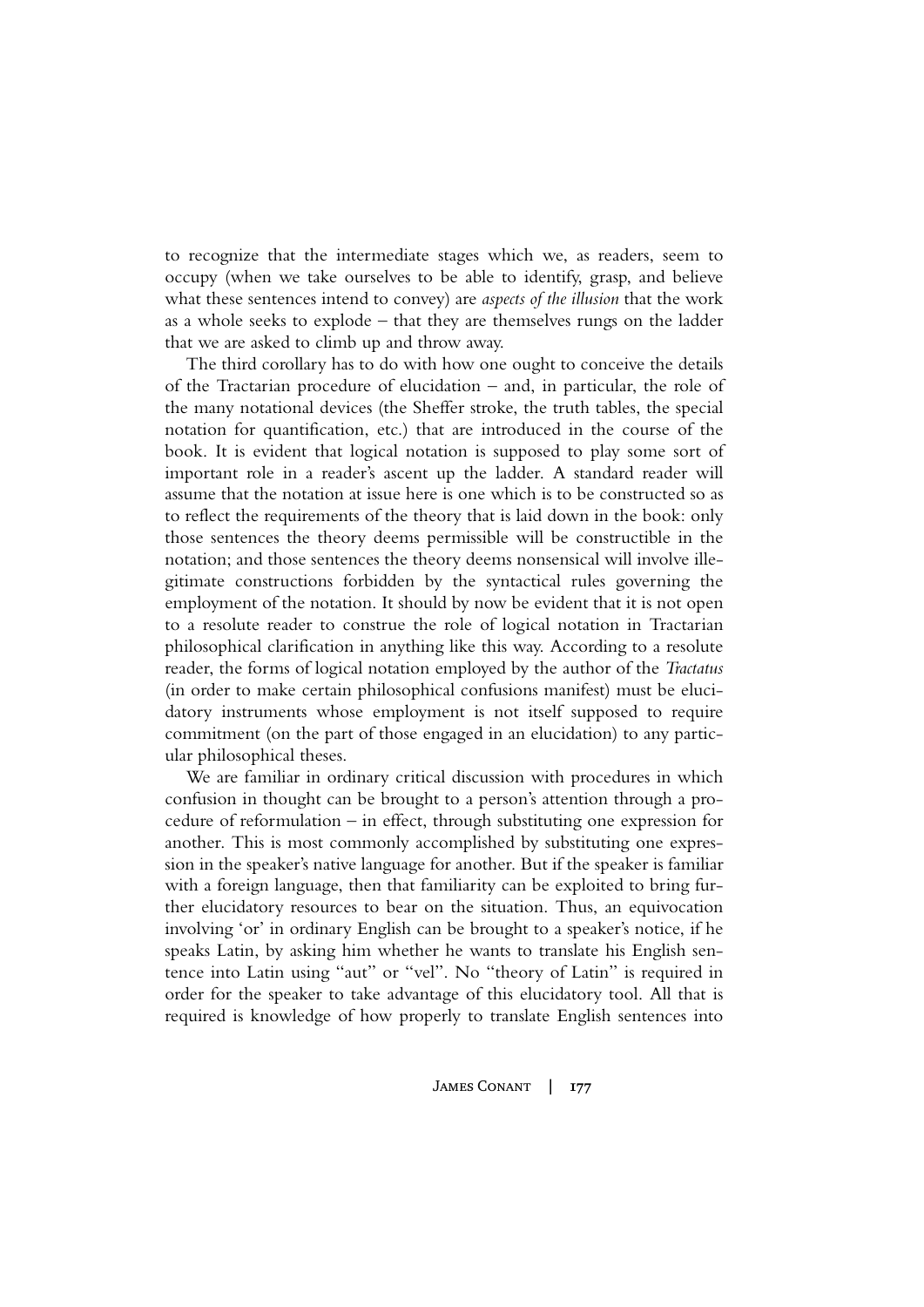Latin ones. By being forced to reflect upon what is involved in the task of having to choose one of these Latin expressions over the other, the speaker can be made to realize that he has been hovering between alternative possibilities for meaning his words without determinately settling on either one.<sup>7</sup> According to resolute readers, this is what nonsense is for the author of the *Tractatus*: an unwitting wavering in our relation to our words – failing to make genuine determinations of meaning, while believing that we have done so (see *TLP* 5.4733). And the *Tractatus*'s understanding of the character of nonsense, according to resolute readers, is internally related to its understanding of the proper role of logical notation in philosophical clarification.

If our English speaker above did not know Latin, but instead had been taught an appropriately designed logical notation (in which each of these two different possible translations of the English sign "or" corresponds to a different symbol in the notation) then exactly the same clarification could be effected using this notation. No theory of the notation is supposed to be here required, merely a mastery of its proper use. What is needed here – to paraphrase *TLP* 4.112 – is not a commitment to some doctrine, but rather a practical understanding of how to engage in a certain sort of activity. The forms of notation to which the *Tractatus* introduces us, of course, involve manifold degrees and dimensions of designed regimentation (in our use of distinct signs to express logically distinct modes of symbolizing) far beyond a single distinction in the use of signs to mark a mere distinction between two different ways of using a particle of speech such as "or". In principle, however, if our aim is restricted to the Tractarian clarification of thought, then the point of the exercise of mastering and applying such notation and the justification of the procedures involved need not differ in any essential way from those involved in the case of asking someone to translate "or" as either "vel" or "aut". The difference here (in the character of the exercise and the procedures it involves) is one of degree not of kind. The forms of notation introduced by the *Tractatus* therefore are not conceived by its author as requiring independent theoretical justification; and, if they did, this would defeat their purpose. They are put forward as *proposals*. If we try this nota-

<sup>7.</sup> For further discussion of this example, see James Conant & Cora Diamond 2004, "On Reading the *Tractatus* Resolutely", in Max Kölbel and Bernhard Weiss (eds.) 2004, *Wittgenstein's Lasting Significance*, Routledge: London, pp. 61-2.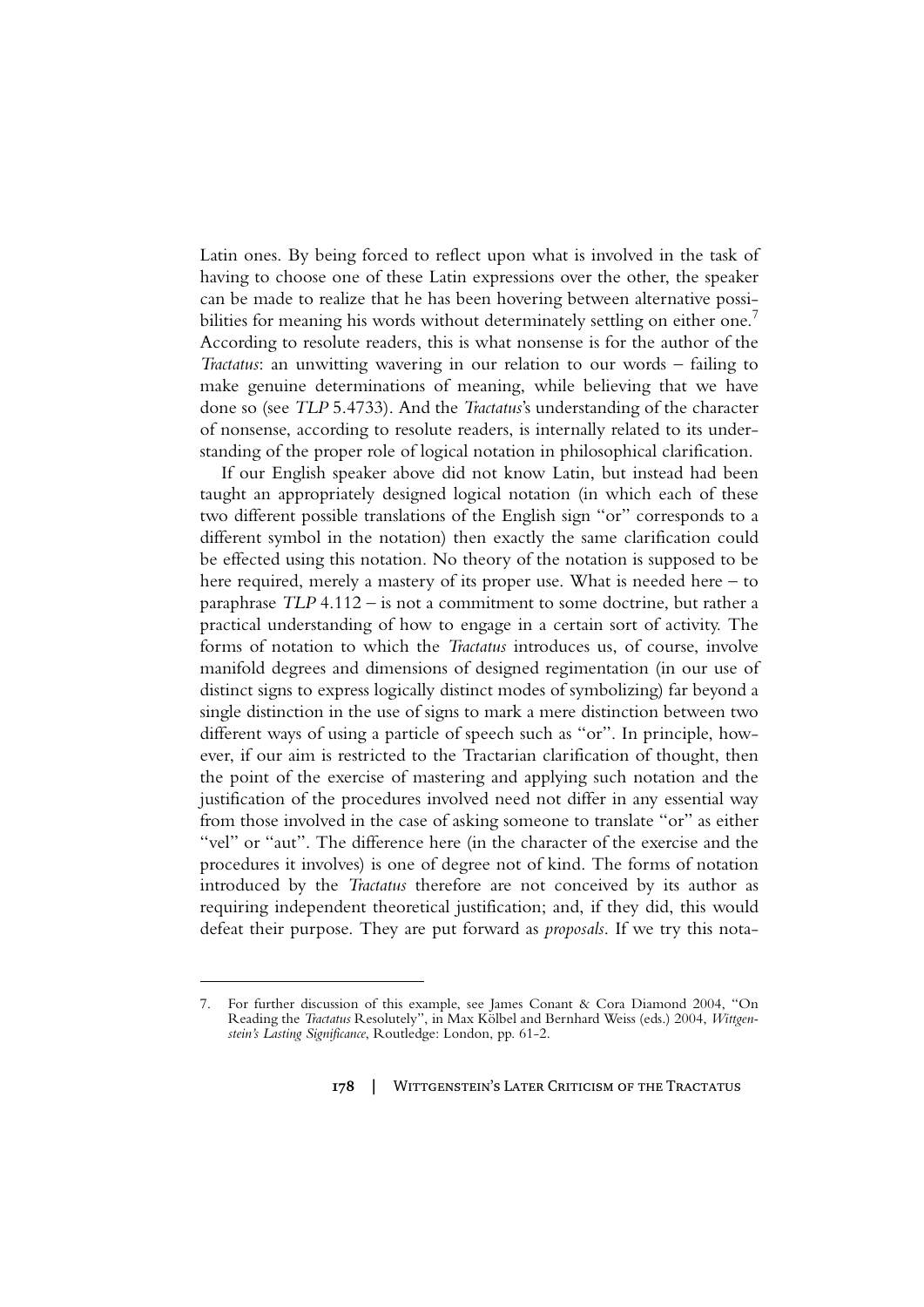tion, we will see that it allows us to become clear (when there is something we want to say) about what we want to say; and (when there is not) it allows us to become clear about the character of our failure in our having unwittingly failed to say anything. With respect to understanding his purpose in introducing us to these instruments of logical notation, we may be said to understand the author of the *Tractatus* each time we recognize how these alternative forms of expression (which the notation makes available) enable the recognition of nonsense. It is in this way that the notation is meant to serve as a device that facilitates a reader's ascent up the rungs of the ladder.

In a moment, I will attempt to furnish a provisional specification of some of these rungs. The extent to which one regards an exercise along these lines as a fairly straightforward matter (rather than one requiring considerable delicacy) will depend largely upon how closely one thinks the body of sentences that make up the rungs of the ladder coincides with the body of sentences that make up the text of the *Tractatus*. To see why an issue of some complexity can open up here, two things need to come into focus. First, one needs to see that there is nothing in the characterization of a resolute reading furnished above that requires resolute readers to agree with one another on this issue. Secondly, one needs to notice that, in *TLP* 6.54, the author of the work does not ask the reader to recognize *all* of the sentences of the work as nonsense. Rather the reader is told that those of the sentences in the work which are to serve as elucidations are able to serve their purpose only through the reader's eventually (through gradually working her way through the book) coming to recognize them as nonsensical. This leaves it open for a resolute reader to claim that not every sentence in the book constitutes a stretch of elucidatory discourse. Only those sentences that are thus to be surmounted (or defeated, *überwunden*) form rungs of the ladder that is to be thrown away. Which sentences are these? $8^8$  I will attempt to address this question in the next section of the paper, by trying to specify some of the rungs in the form of a list.

<sup>8.</sup> This question has been pressed by critics of the resolute reading, most notably Peter Sullivan, and it *should* be pressed. I think it is fair to say that the plausibility of a resolute approach to reading the book will depend partly upon how satisfying an answer this question can be given.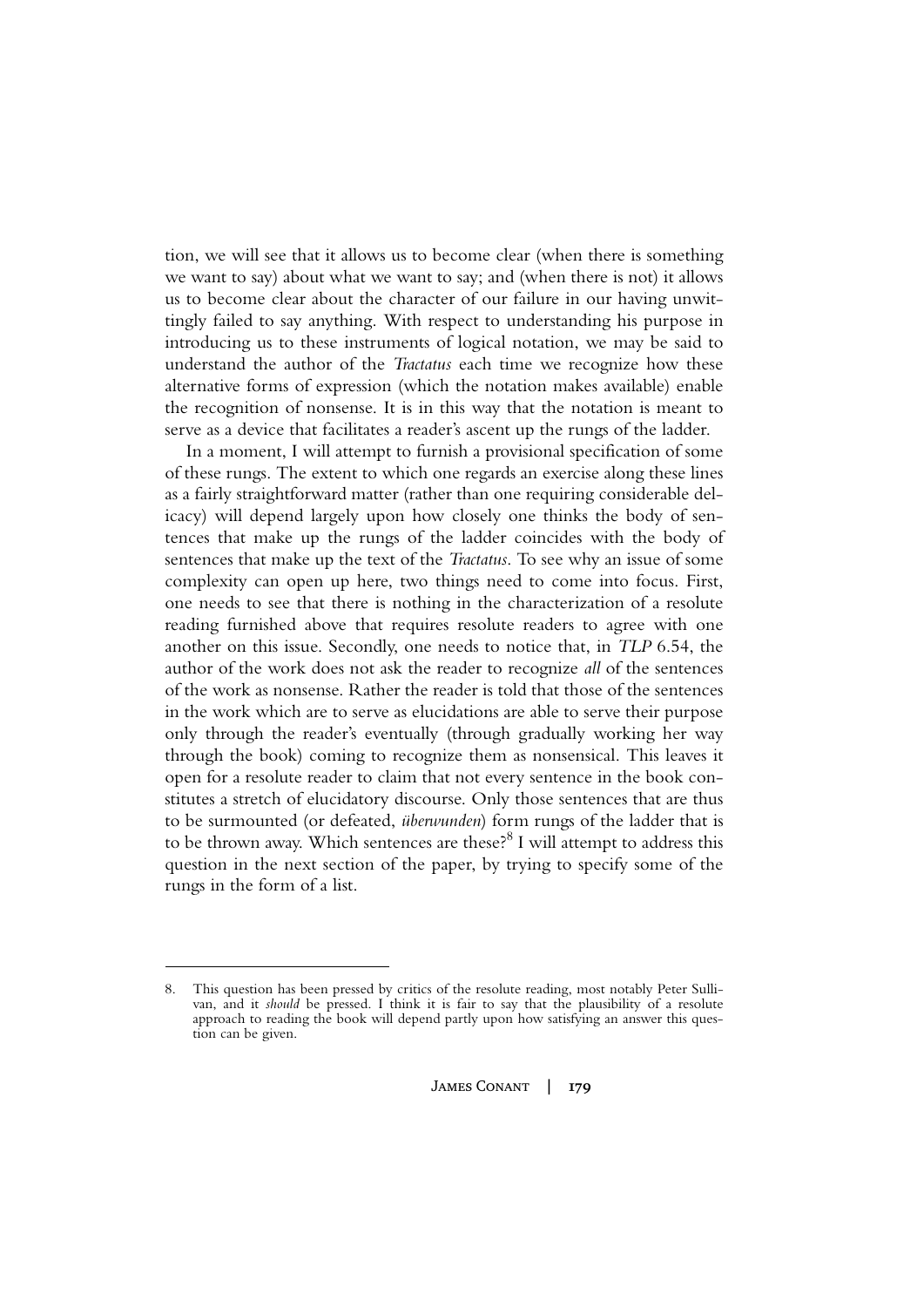Two things should be true of each of the numbered propositions that figure on such a list: first, it should be a sentence that can be associated with a philosophical thesis that readers of the *Tractatus* might be inclined to ascribe to the work, and, second, it should be a sentence that resolute readers take to be an example of Tractarian elucidatory nonsense. If a given standard reader compiles a set of sentences of the first sort and a given resolute reader compiles a set of sentences of the second sort, then the intersection of those two sets will constitute the list of the sentences about whose role within the dialectical strategy of the *Tractatus* they disagree most.<sup>9</sup> If they can come to agreement about the sentences which belong on such a list, then they will be in position to specify with a useful further degree of precision how the terms "standard reading" and "resolute reading" are to be understood at the outset of their dispute. Armed with such a list, they can say that what makes something "a standard reading" of the work (for the purpose of their dispute) is its ascription of these theses to the work (as integral elements of the philosophical doctrine that its author seeks to impart and defend), so that in order to understand the work we must understand *them*. What makes something "a resolute reading" (for the purpose of their dispute) is its adherence to the claim that as long as we continue to ascribe to the author (as doctrines that he seeks to uphold) what these sentences (seem to) say then we have not yet completed the task of reading that he has set us, and as long as we fail to realize this we fail to understand *him*.

According to resolute readers, to take an item on the list to be a *rung of the ladder* is to take it to form a part of this task that the author of the work has set us. The reader reaches a moment in which she understands the author (and what he is doing with one of his sentences) each time she moves from a state of appearing to herself to be able to understand one of these sentences to a state in which it becomes evident to her that her earlier "state of understanding" was only apparent. This point is reached not through the reader's coming to be convinced by an argument that forces her to believe *that* such-and-such is the case, say, by convincing her that the sentence fails

Any two standard readers may disagree about which sentences belong in the first set; and any two resolute readers may disagree about which sentences belong in the second set. Thus any talk about such a list in the context of a more general discussion of debates between standard and resolute readers, such as the one that follows, will involve a certain degree of idealization.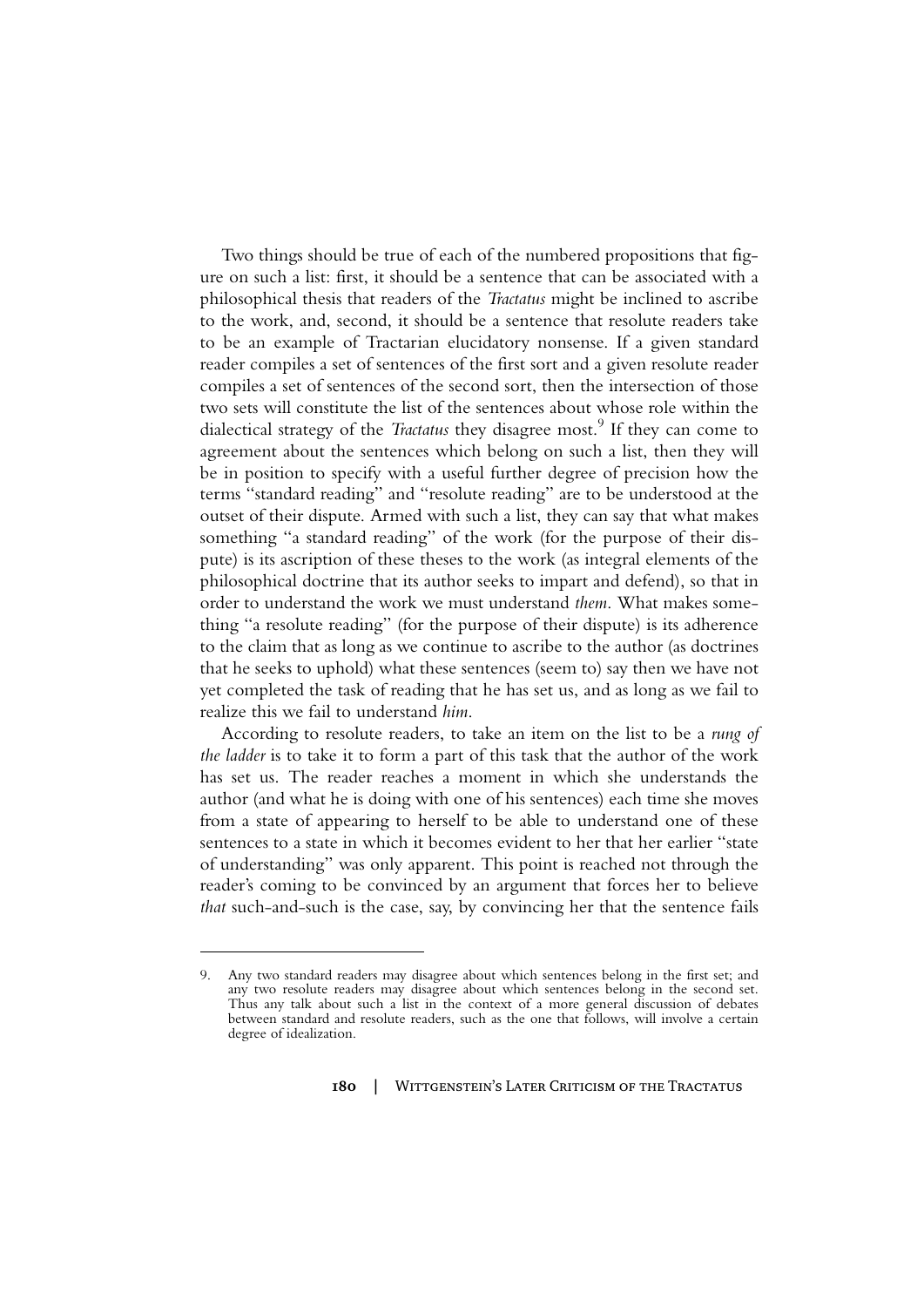to meet certain necessary conditions on sense. (Why should she ever believe the conclusion of such an argument, if she takes herself still to be able to understand the sentence in question? As long as she is able to do this, doesn't she have good reason to question the premises of the argument?) Rather, the point is reached, in each case, by her experience of the sentence (and the sort of understanding it can seem to support) undergoing a transformation. Each such moment of "understanding the author" involves, in this sense, *a change in the reader*. Her sense of the world as a whole, at each such moment, waxes or wanes, not by her coming to see *that p* for some (effable or ineffable, propositional or quasi-propositional) *p*, but rather by her coming to see that there is nothing of the form '*that \_\_*' (of the sort she originally imagined) to believe. So a point of understanding the author is reached when she arrives at a moment in her relation to a given form of words when she is no longer able to sustain her original experience of "understanding the sentence". The task of thus overcoming each particular appearance of sense that each such rung on the ladder at first engenders in a reader is an arduous one. The form of understanding that is at issue here for resolute readers can be attained only piecemeal, $10$  sentence by sentence.<sup>11</sup> (That is to say, every reader must begin life qua reader of the *Tractatus* as a standard reader and climb her way up to a different way of understanding her task as a reader from there. To attempt to skip this stage in one's evolution qua reader of the

<sup>10.</sup> The term "piecemeal" was, as far as I know, first employed by Goldfarb 1997 in connection with this issue.

<sup>11.</sup> The successive publications of a number of commentators bear witness to how considerable a span of time and effort can intervene between a first resolute recognition of the collapse of a particular sequence of rungs and a subsequent resolute recognition of the collapse of a further sequence of rungs. (For instance certain readers – who are now resolute readers – seem to have first noticed that the apparently realist doctrines in the work collapsed, well before they realized that their idealist counterparts must fall, too.) That this sort of time and effort can be required to climb the ladder is one of the features of the phenomenology of seriously working with the book to which a resolute reading aims to do justice. One complaint that such readers are apt to have about standard readings is that they make the process of assimilating the teaching of the work look much *easier* than it is. A slightly arch way to put this point would be as follows: according to resolute readers, the *Tractatus* is much longer than it looks – a quarter of a century of intensive engagement with the text (judging from my own case) may well not be enough time for a reader to be able to claim to have completed a single ascent of the ladder. This seemingly bottomless character to the task of simply working through the text is one of the respects in which resolute readers are apt to think there is an important similarity between the *Tractatus* and the *Investigations*.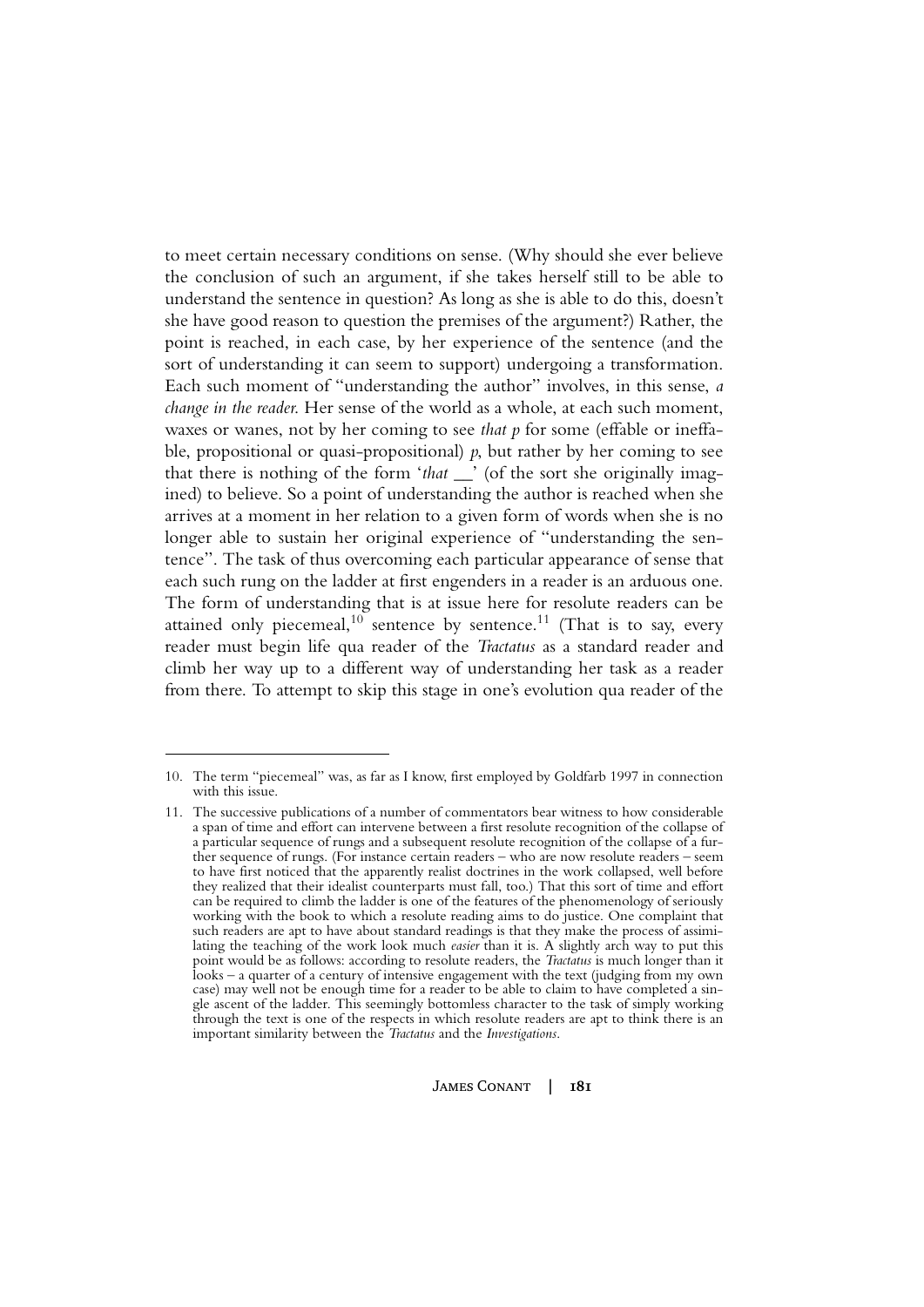*Tractatus* is to undertake to miss the experience of the work altogether.) Since they hold that the *Tractatus* has no general story about what makes something nonsense, resolute readers are obliged to hold that these moments of recognition that a reader is called upon (in *TLP* 6.54) to attain must come one step at a time. This is contrary to the spirit of most standard readings, according to which there can be a possible moment in a reader's assimilation of the doctrines of the book when the theory (once it has been fully digested by the reader) can be brought to bear *wholesale* on all of the (putatively nonsensical) propositions that make up the work.

### **2. The first list**

There are many possible variations on the actual list below that would have sufficed for our present purpose – though none of them without its troubles. As we shall soon see, a reader constrained by nothing more than a bare commitment to resolution will encounter a variety of sorts of difficulty in trying to offer a specification of the rungs of the ladder in anything that approximates the form of a list. The difficulties that arise here will later prove instructive in clarifying the sorts of philosophical and exegetical difficulty that must beset any attempt to offer anything approaching a resolute account of the relation between the thought of the early and that of later Wittgenstein.<sup>12</sup> Rather than specifying the rungs by picking out swatches of text drawn from the *Tractatus* in the form of particular quotations, I do so, on the actual list below, by specifying particular lines of "thought" that either figure centrally in the book or are naturally provoked by those that do and to which commentators (standard and resolute alike) have rightly attached particular importance. This allows us to achieve a higher level of generality in specifying rungs of the ladder than would be possible if we confined our selves to the letter of particular local formulations of each of these as they surface and resurface over the course of the text. So, in that spirit, I offer the following sample of candidate rungs:

<sup>12.</sup> I take the difficulties at issue here not to be ones that are mere artifacts of a resolute account of this relation, but rather to be ones that themselves belong to Wittgenstein's conception of the task of philosophical criticism and, in particular, to his conception of the *difficulty* of that task.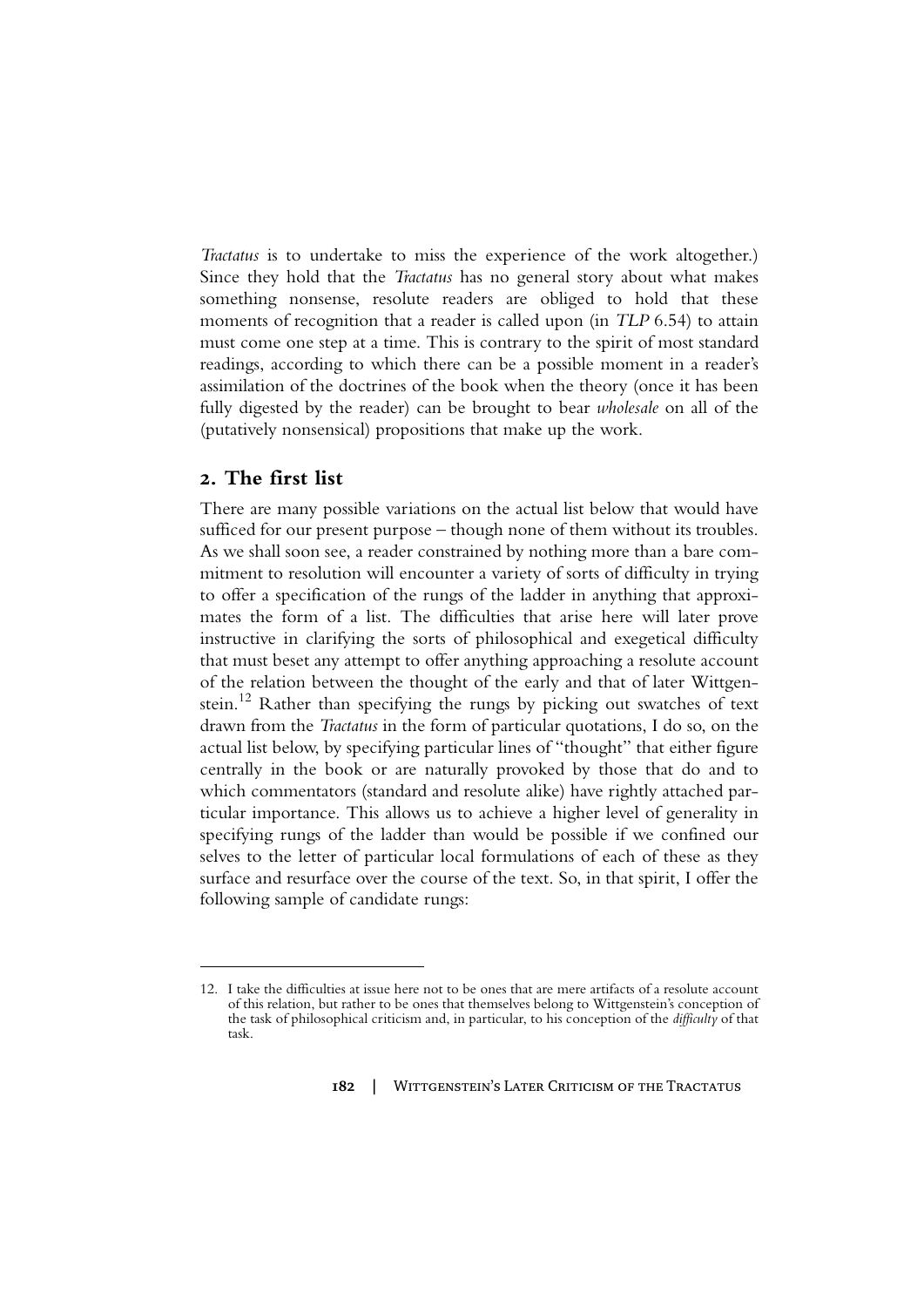- 1. A proposition is able to represent a state of affairs because it pictures it.
- 2. A proposition is a logical picture of a state of affairs when the fundamental elements of the proposition, the simple names, are logically combined in a fashion that parallels the manner of combination of the fundamental elements of the state of affairs, the simple objects.
- 3. Thought and language are able to represent reality because they mirror the logical form of reality.
- 4. The logical form that language and reality share cannot be expressed in language.
- 5. The features of reality that underlie the possibility of sense (or: the features of language that underlie the possibility of representation) are *there* all right, even if they cannot be expressed.
- 6. These features, though they cannot be expressed, can be conveyed by appropriately structured forms of nonsense.
- 7. These nonsensical "propositions" are not mere nonsense they are not utterly devoid of logical structure.
- 8. Such "propositions" involve determinate violations of logical syntax.
- 9. Each such violation is coordinate with an (inexpressible) insight into an (ineffable) feature of reality.
- 10. Each such insight can be "conveyed" through the employment of the corresponding piece of nonsense.
- 11. What is brought out into the open in each such case, through its transgression, is a general condition on the meaningfulness of propositions.
- 12. The totality of such conditions constitutes the limits of (our, my) language.
- 13. The limits of language are the limits of the (our, my) world.
- 14. It is the role of a proper theory of language to demarcate these limits.
- 15. It thereby demarcates the boundary between sense and nonsense.
- 16. It thereby also demarcates the limits of the (my, our) world.
- 17. The demarcation of these limits enables one (me) to contemplate from above (outside, sideways on) our (my) language (world) as a bounded totality.

It is important here that each of the items on this list be taken to correspond to a sentence, not a thought. The foregoing is a list of examples of candidates for sentences that ought to be associated with rungs on the ladder. The point of furnishing such a sample of candidates is to attempt to gesture at the sorts of sentence that might be held by a resolute reader to belong on what I shall henceforth call "the first list".

If one fully enters into the spirit in which the items on it are put forward, then it will soon become evident that even in the case of the so-called

James Conant **| 183**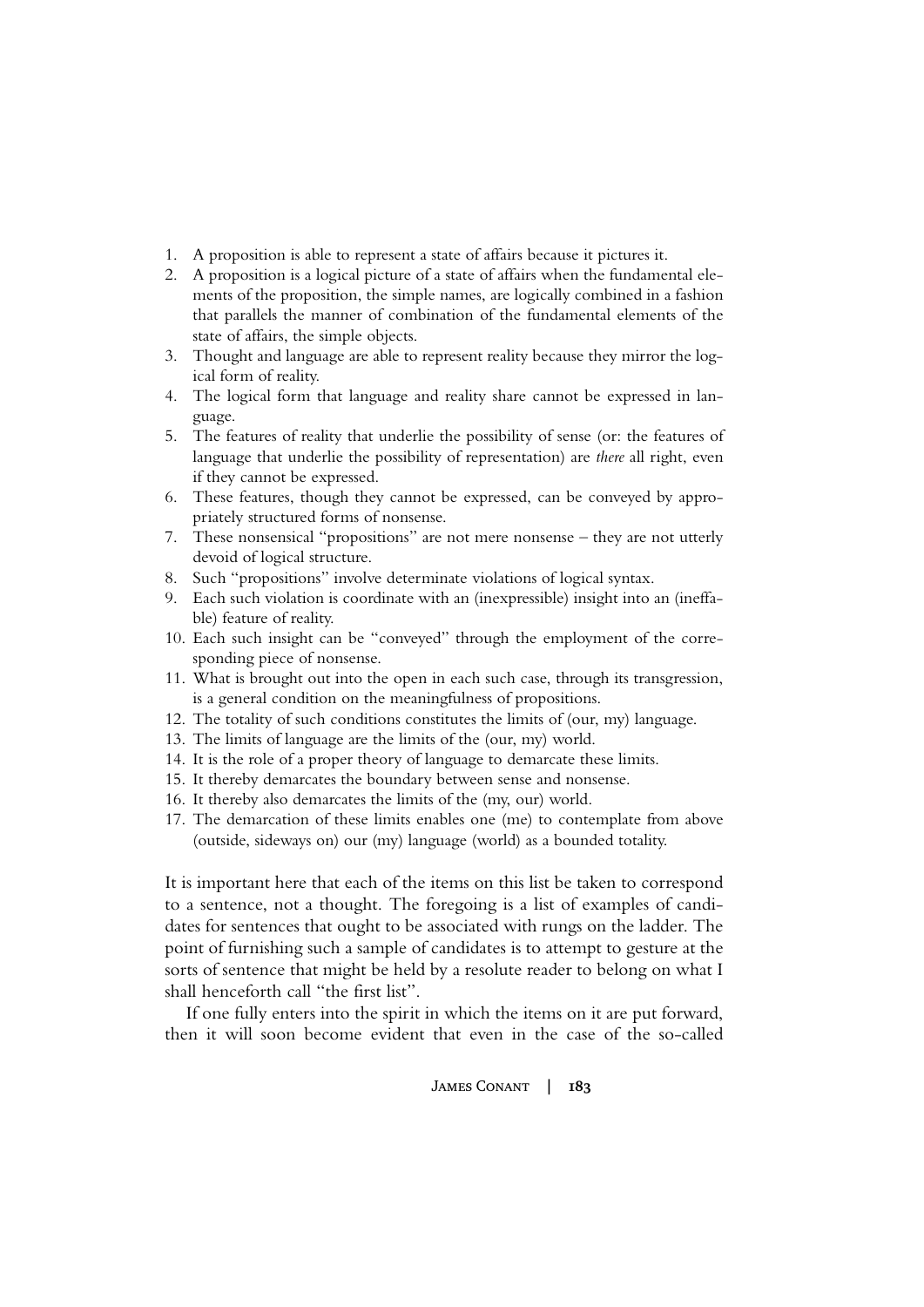"actual list" given above a variety of dimensions of reconstruction and idealization are already in play. First of all, one could certainly fill in the list in far greater detail. Each of the lines of "thought" in question is indicated only in a highly schematic fashion, admitting of far greater specification. But, far more importantly, almost every item on the list is meant to indicate a number of other equally pertinent items. Taking the most straightforward case of this first, at many junctures an item on the list could be replaced with something that has the form of its philosophical opposite, without rendering its candidacy for inclusion on the list any less appropriate. Thus, a realistsounding thesis, such as 3 above, could be replaced by its anti-realist counterpart:

3a. Reality is representable in language because it mirrors the logical form of thought and language.

This, in turn, could be modified to take on a more palpably idealist-sounding edge:

- 3b. Our world is representable because it mirrors the logical form of our language.
- Or, if you prefer, you can have a solipsist-sounding variant:
	- 3c. My world is representable because it mirrors the logical form of my language.

There are standard interpretations of the *Tractatus* on offer that advocate each of 3, 3a, 3b, and 3c above, arguing in favor of the candidate item's role as a central doctrine of the work. Thus, for example, much of the secondary literature on the *Tractatus* has come to assume the form of a debate between those who hold that the direction of explanation should flow from the nature of reality to the nature of language and those who hold that this order of explanation should be reversed. (Though there are also interpretations which hover unstably between these options without ever settling clearly on either.) Resolute readers hold that each of the philosophical positions that results from privileging either of these directions of explanation figures equally as a rung on the ladder that we are invited to climb up and then throw away. For such readers, one has failed to understand the aim of the work as a whole if one takes oneself to be obliged to try to figure out which of such opposed options we are supposed finally to settle upon: the *Tractatus*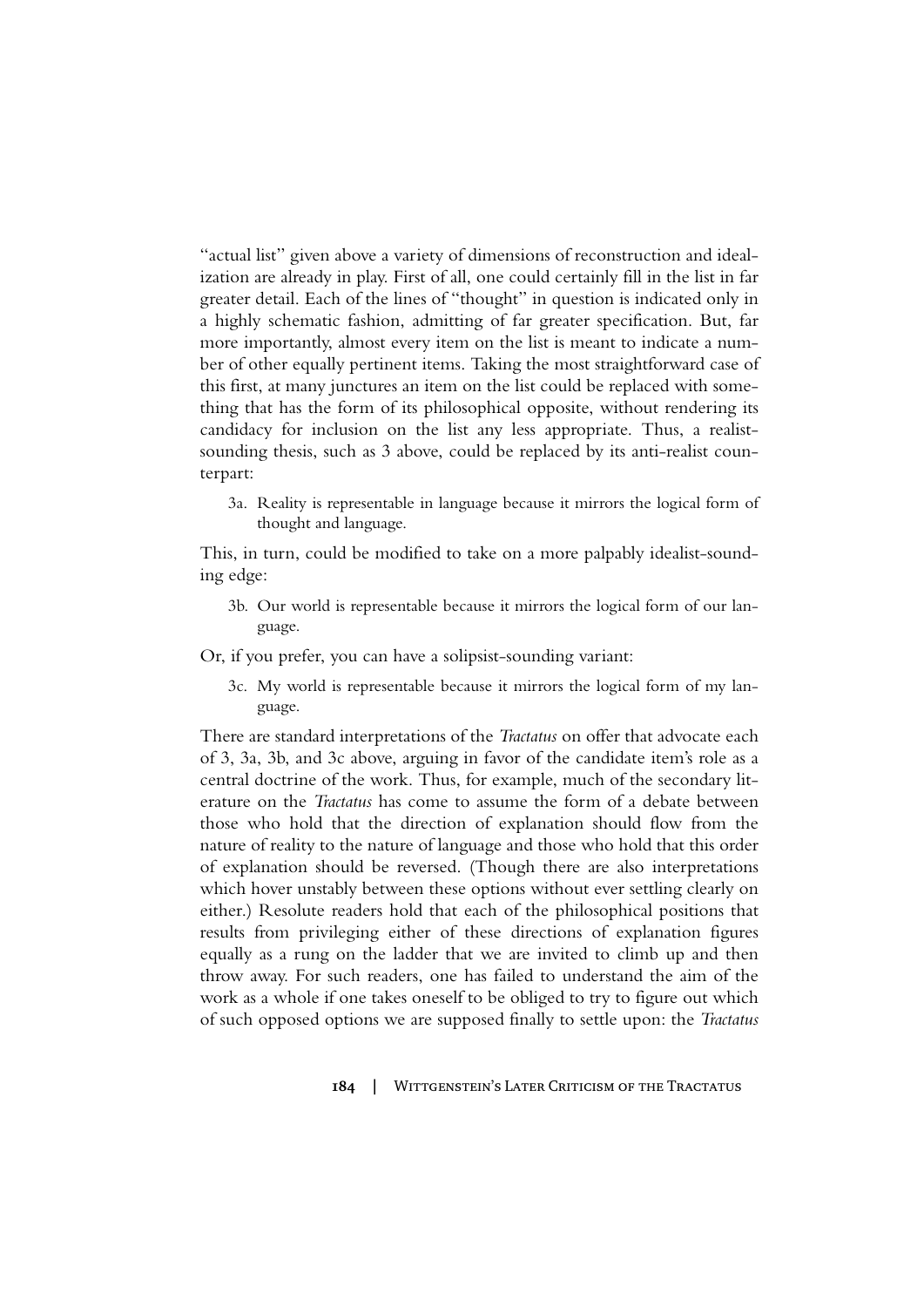aims to show that the sense of any of 3, 3a, 3b, and 3c above depends on the others and that they all stand or fall together – that, strictly thought through, realism, idealism and solipsism all collapse into one another.

With regard to 3, 3a, 3b, and 3c, there is nothing that debars a resolute reader from placing all four of these items on the same list. For standard readers, such (apparently) logically incompatible "propositions" crowd one another out as candidate rungs on the ladder because such propositions are to be associated with genuine, albeit ineffable, *insights* into the nature of thought, language and reality, and their negations are to be associated with denials of those insights. For resolute readers, these items need not crowd one another out as candidates for inclusion on the first list, since the rungs of the ladder they represent are all equally associated with merely *apparent* insights into the nature of thought, language and reality – all equally to be overcome. This has implications for how a resolute reader ought to conceive of the *continuation* of the actual list given above. For a resolute reader, at many points, the above list should be continued in any of several different directions, as it were<sup>13</sup> – each equally pertinent to specifying candidates for inclusion on the first list. Similarly, many of the items that *already* figure on the above list could be unpacked in either of two ways, where each way would be associated with one of two opposed philosophical doctrines. Thus, for example, 2 above, admits of both a radical atomist and radical holist variant, where, once again, each of the variants in question has frequently been ascribed to the author of the *Tractatus* by standard readers, and where the truth of each has been understood to depend on the falsity (and thus intelligibility) of the other. The two variants at issue here might be specified as follows:

- 2a. A proposition means what it does (solely) in virtue of the (prior and independent) meaning of the names of which it is composed and the logical relations into which these are (then) combined.
- 2b. An expression means what it does (solely) in virtue of the logical role that it plays in the totality of propositions in which it can occur.

<sup>13.</sup> If there figures on the list at some point both a certain form of words and its (apparent) negation, then the list can be continued in two different directions. If there figures on the list a triad of (apparently) mutually divergent philosophical options (such a realism, idealism, and solipsism), then it can be continued in three different directions. And so on.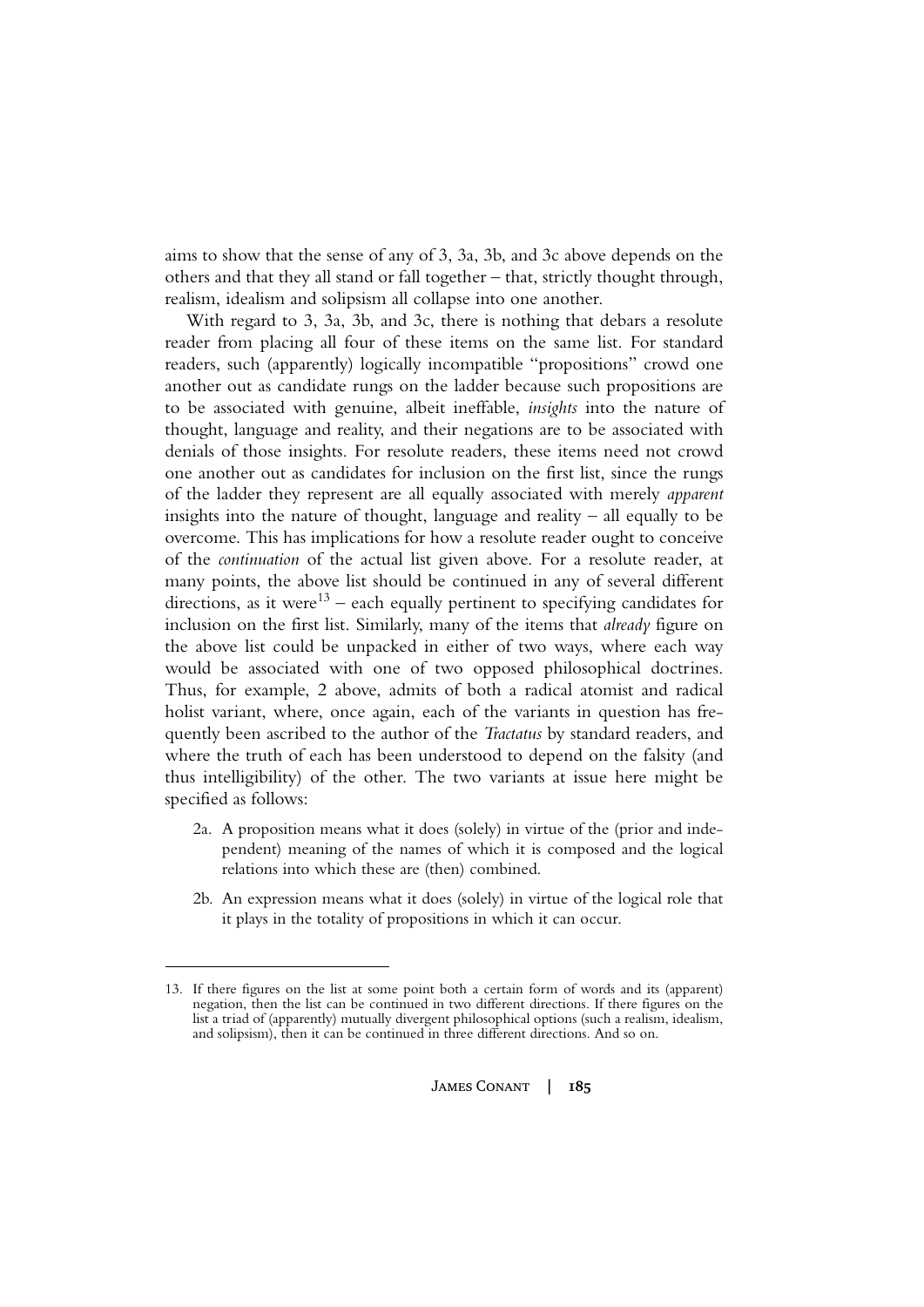Here, too, much of the secondary literature on the *Tractatus* has assumed the form of a debate between (i) those who hold that the direction of explanation should flow from the nature of the fundamental elements of the proposition (above all, names and the process by means of which meaning is first somehow independently conferred upon them) to the nature of the proposition (understood as a combination of such antecedently available elements) and (ii) those who hold that this order of explanation should be reversed. And there is a parallel debate about the relation between the nature of simple objects and that of states of affairs. Do the objects first exist and then enter into certain combinations? Or are they what they are only in virtue of their antecedently fixed possibilities of combination? The opposed theses here might be specified as follows:

- 2a'. A state of affairs is the sort of complex it is (solely) in virtue of the (prior and independent) character of the elementary objects out of which it is composed and the particular sort of logical relation into which these have been combined.
- 2b'. An object is the sort of element it is (solely) in virtue of the antecedently fixed possibilities of combination into which it can enter and thus can be identified only as the object it is through a specification of the totality of states of affairs in which it occurs.

Here, too, resolute readers will hold that either of the philosophical positions that thus results (from privileging either of these directions of explanation) figures equally centrally as a rung on the ladder that we are invited to climb up and throw away.

 Starting with item 5 on the list, I have indicated possible (sometimes apparently minor, sometimes apparently momentous) variants on the rung in question through a sort of parenthetical shorthand. Each occurrence of this parenthetical notation indicates the possibility of a further (sometimes apparently logically or philosophically opposed) candidate item for the list. Resolute readers will agree that if any member of a set of parenthetically indicated variants on the actual list above belongs on the first list, then all of the other variants (i.e., including the original numbered item of which the parenthetically indicated ones are variants) belong there as well. For what all of the items on the first list are supposed to have in common  $-$  i.e., what marks them out as sentences belonging on the first list  $-$  is that each of them expresses an apparent commitment that figures in the *Tractatus* as a philo-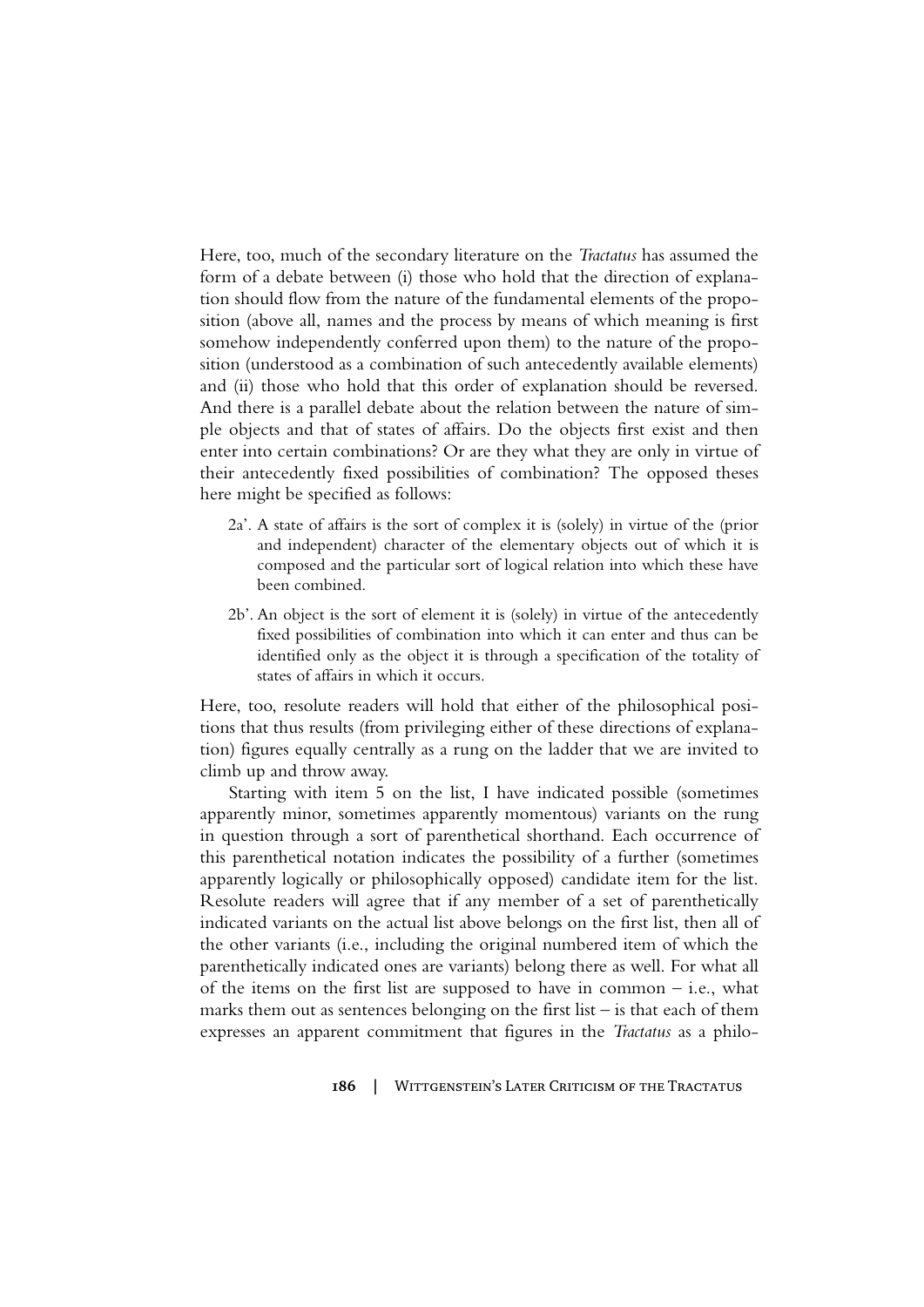sophical temptation that the author intends to help the reader to overcome. On a resolute understanding of the method of the *Tractatus*, in which these candidate answers to metaphysical questions are to be made to vanish through the vanishing of the questions themselves, at the end of the day, such clusters of answers either have to have been made to vanish all together or not at all – regardless of whether they purport to be about "language", "thought", or "reality", or whether they purport to be about "the", "our", or "my" language (or thought, or reality). You cannot resurrect a piece of nonsense from the grave of semantic emptiness merely by adding or subtracting a "not", or by substituting a "my" or an "our" into a mere sequence of signs. To raise it from the grave, you must confer a determinate method of symbolizing on the propositional sign; and once you have done this you have thereby also conferred a sense on certain counterparts of it (such as those that can be formed in the appropriate manner by introducing a "not" into the propositional symbol).<sup>14</sup>

## **3. The second list**

Before we turn to the actual list below, it might help briefly to remind ourselves what sorts of moment in his early work are singled out for attention in Wittgenstein's later criticisms of it. Here is a representative passage that, I take it, attempts to summarize an aspect of how things looked to his early self at the time of writing the *Tractatus*:

But now it may come to look as if there were something like a final analysis of our forms of language, and so a *single* completely resolved form of expression. That is, as if our usual forms of expression were, essentially, unanalysed; as if there were something hidden in them that had to be brought to light. When this is done the expression is completely clarified and our problem solved.

 It can also be put like this: we eliminate misunderstandings by making our expressions more exact; but now it may look as if we were moving towards a particular state, a state of complete exactness; and as if this were the real goal of our investigation. (*PI* § 91)

<sup>14.</sup> For discussion of the distinction between propositional sign and propositional symbol in the *Tractatus*, see Conant 2002, pp. 398-405.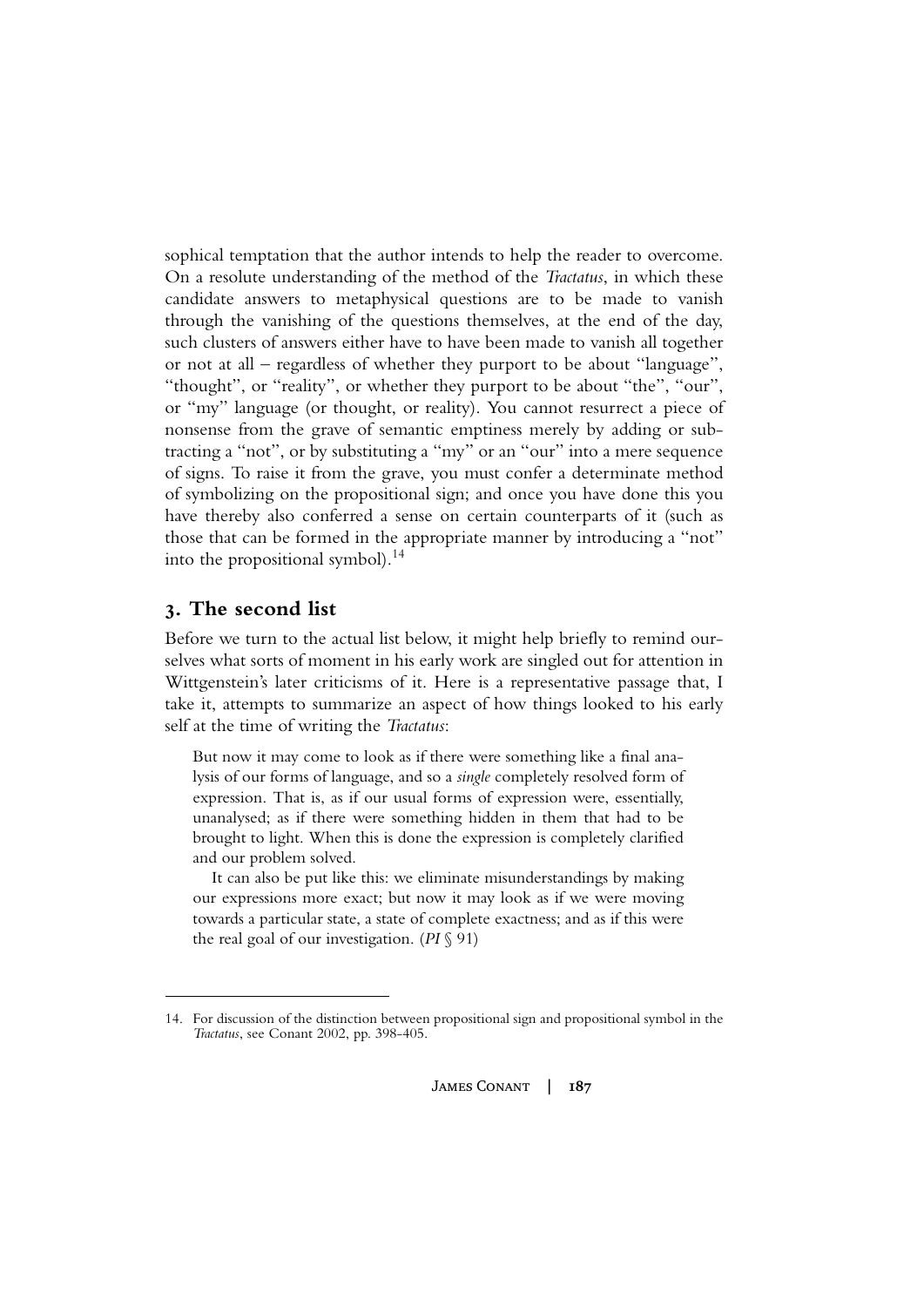This is a characterization of how things came to look to the author of the *Tractatus* at the time of writing that book. It is a characterization of some of the implicit philosophical preconceptions that came with his earlier practice of eliminating misunderstandings by subjecting the sentences that occasioned them to his earlier procedures of interrogation – preconceptions regarding what must be involved in the prosecution of such an activity for eliminating philosophical perplexities (that it must involve, e.g., a transition from a state of comparative inexactness in our mastery of language to a state of complete exactness in which our relation to our words and their essential possibilities of meaning can be laid completely bare and open to direct view). The target in this passage therefore is not the set of items that figure on the first list – the philosophical doctrines which (resolute readers must hold) already figured as candidates for dissolution through the activity of clarification in the *Tractatus*. Rather the target here (resolute readers may hold) is the undissolved metaphysical residue that came with his early understanding of what such an activity must itself involve (an uncovering of hidden structure) and the (exact and essential) character of that which is thus brought to light.

Again, rather than specifying the commitments here at issue by picking out swatches of text drawn from the *Tractatus* in the form of particular quotations, I do so again, on the actual list below, by specifying particular preconceptions about how things must be that figure centrally in the book and to which any sensitive reader of the *Investigations* cannot help but attach importance – only now what are at issue are philosophical conceptions from which the author of the *Tractatus* failed to wean himself (rather than, as before, ones from which he attempts to wean his reader). Again, this procedure will allow us to achieve a higher degree of clarity and generality in specifying the relevant sorts of commitment than would be possible if we confined ourselves to the letter of their manifestations in the text. The need for such a procedure, with respect to the items on this list, is even greater than with the previous list because (though some figure fairly explicitly in the text) many of the relevant commitments are incurred in a relatively oblique, peripheral, implicit or otherwise indirect fashion, and several are, as it were, textually off-stage. So, in that spirit, I offer the following candidate formulations of some of the unwitting commitments that figured in the early work that are singled out in the later work for criticism: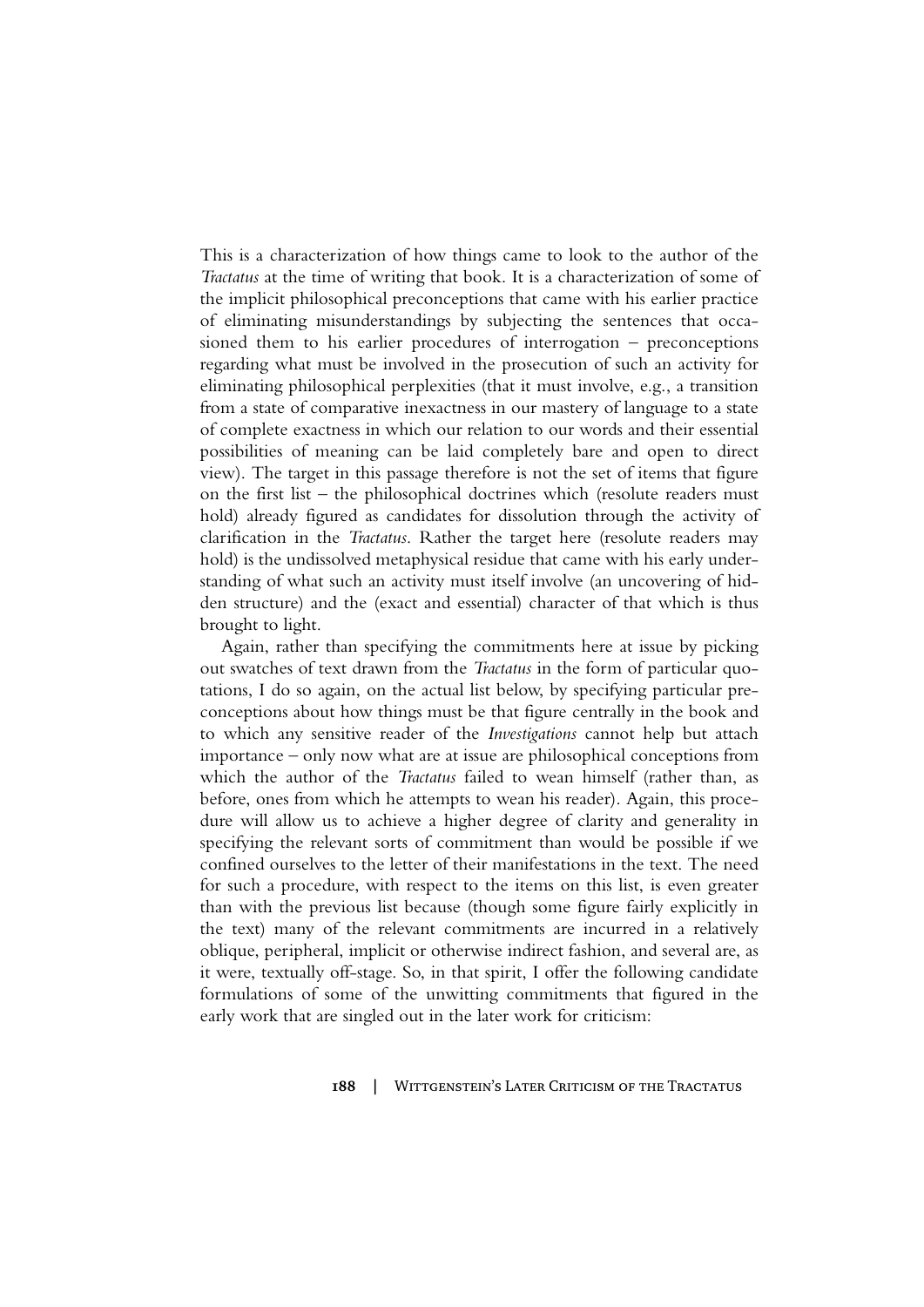- 1. The logical relations of our thoughts to each other can be *completely* shown in an analysis of our propositions.
- 2. These relations can be displayed through the employment of a logically *absolutely* perspicuous notation.
- 3. Through the employment of such a notation, it is possible for propositions to be rewritten in such a way that the logical relations are *all* clearly visible.
- 4. A proposition *must* be complex.
- 5. *Every* proposition can be analyzed.15
- 6. Logical analysis will reveal *every* proposition to be either an elementary proposition or the result of truth-operations on elementary propositions.
- 7. *All* inference is truth-functional.
- 8. There is *only one* logical space and everything that can be said or thought forms a part of that space.
- 9. There is such a thing as *the* logical order of our language.
- 10. Antecedent to logical analysis, there must be this logical order one that is *already there* awaiting discovery – and it is the role of logical analysis to uncover it.
- 11. By rewriting them in such a notation, *what* propositions our propositions are will become clear.<sup>16</sup>
- 12. By rewriting them in this way, it will also become clear what *all* propositions have in common.
- 13. There is a general form of proposition and *all* propositions have this form.

<sup>15.</sup> This commitment involves a great many subsidiary commitments about the character of the process of analysis, about such a process presupposing a point at which the analysis terminates, about when such a point is reached, about what is thereby disclosed, etc. A great many items could be added to the list in this connection.

<sup>16.</sup> There are a great many subsidiary commitments that come into play here through the commitment to the idea of an absolutely perspicuous notation. That any entailment can be set out as a truth-table tautology is perhaps the most famous such commitment. Additional commitments come into play through his attachment to the Sheffer-stroke notation and the topic of the nature of logical constants, through the operator *N* and the topic of the general form of the proposition, and through the *Klammerausdruck* notation and the topic of the nature of quantification. It would go well beyond the scope of this paper to show why Wittgenstein did not, at the time of writing the book, take his attachments to any of these to reflect a substantial doctrine and why he later changed his view about each. The point that matters for our present purpose is simply that a great many additional items, tied to be more determinate commitments regarding *the* logic of our language, could be added to the list in this connection.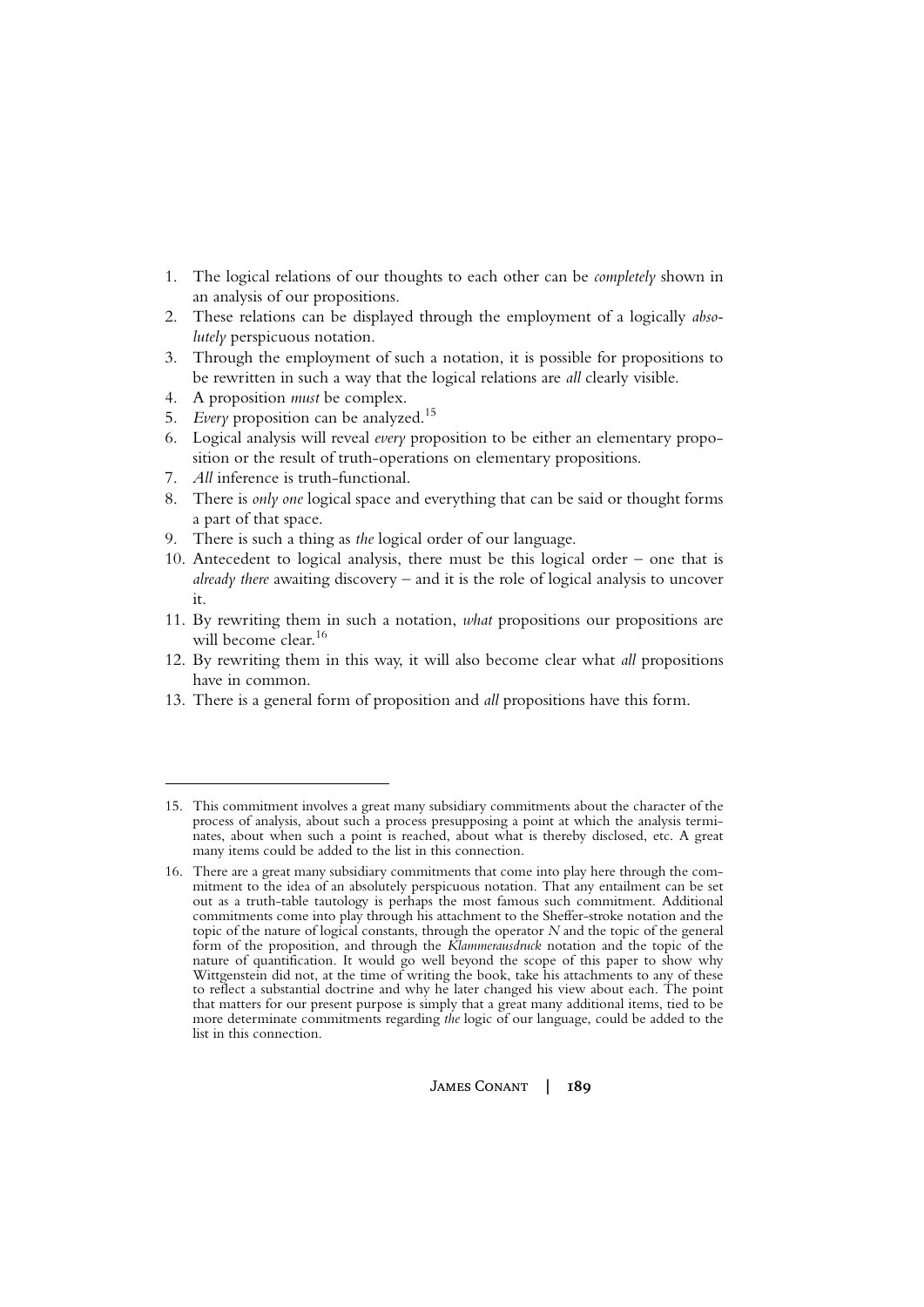- 14. In its thus becoming clear what propositions are, it will also become clear how misleading their appearances are – how much the outward form *disguises* the real *hidden* logical structure.
- 15. A logically perspicuous notation is *the* essential tool of philosophical clarification.
- 16. Through our inability to translate them into *the* notation, despite their resemblance in outward form to genuine propositions, certain strings of signs can be unmasked as nonsense, i.e., as strings in which signs to which no determinate meaning has been given occur.
- 17. *All* philosophical confusions can be clarified in this way.
- 18. By demonstrating the significance of this tool and its application in the activity of clarification, the problems of philosophy have *in essentials* been finally solved.

Each item above is associated with something that a resolute reader may hold that the author of the *Tractatus* at the time of writing that work (1) was committed to (given his conception of how philosophical elucidation proceeds and the role that a perspicuous logical notion must play in it), (2) would not have taken to be in any way inconsistent with his aspiration to eliminate metaphysics (by means of an activity in which no philosophical theses are propounded), and (3) would not have taken to be a contentious theoretical commitment (let alone one that was somehow peculiarly his). The second list illustrates the extent to which, from the standpoint of his later thinking, there was an entire metaphysics of language tacitly embodied in his earlier method of clarification. Once one goes about making such a list and begins to see how long it can become, one begins to see how much hidden dogmatism there is in the book.

No parentheses occur in the second actual list. But, more to the point, parentheses cannot play the role here that they did formerly. (Instead we now find a different form of notation for which no need was felt formerly: the italics.) What is at issue in the first actual list are commitments that for the author of the work are merely apparently substantive (though for the reader they can only gradually come clearly into view as such); whereas what is at issue now in the second actual list are commitments that are neither merely apparent nor philosophically innocuous (though for the author they cannot come clearly into view as simultaneously neither). With the first actual list, at many junctures, an item on it could have been replaced with something that had the form of its logical opposite, without threatening its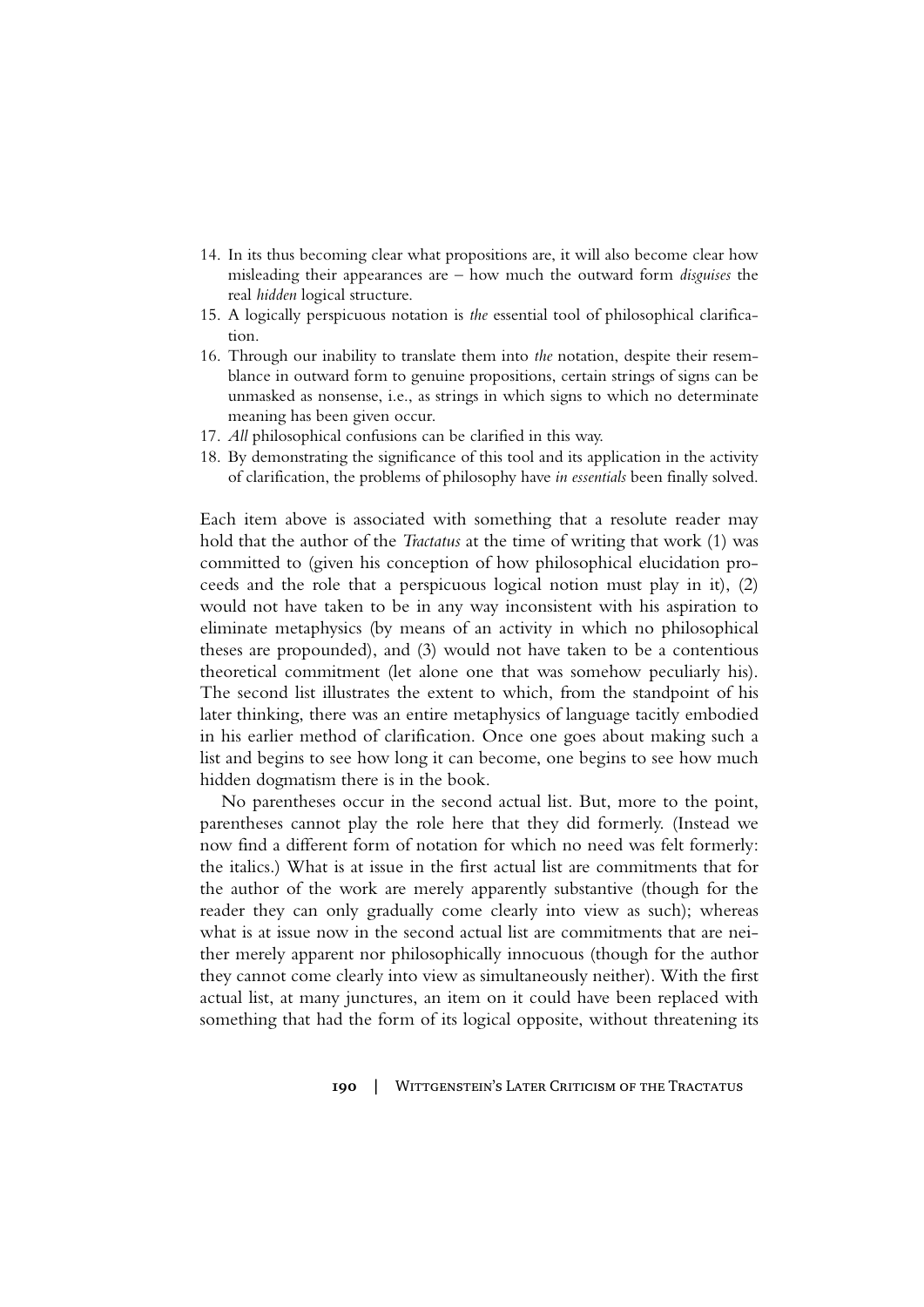candidacy for inclusion. For resolute readers, (apparently) opposed items did not crowd one another out as candidates for inclusion on the first list, since they were all equally to be associated with merely *apparent* insights into the nature of thought, language and reality – all equally to be overcome. In this respect the items on a resolute reader's version of the second list resemble those on any standard reader's list of candidates for rungs on the ladder: in both cases, the negations of the items on the list do not belong. Any alternative understanding of the items on the actual second list above (that would admit of their negations also being placed on the list) would threaten the underlying conception of *the* logic of our language (that underwrites the logically perspicuous forms of notation upon which the activity of Tractarian elucidation relies). This conception requires that there be a significant asymmetry for the author of the *Tractatus* between the items on the second list and their negations (and hence between the items on the second list and those on the first) – an asymmetry that his understanding of the activity of philosophical clarification both requires and to which it cannot be entitled.

Tremendously delicate questions attach to the issue of where one should draw the line between the first and second lists. The line cannot be a bright one. These questions become particularly evident if one considers any of items 5, 6, 12, 13 or 17 – items in which the surface form of the proposition already strongly suggests that what must be at issue is an attempt to quantify over *all* (possible) propositions – a fairly reliable (though not sure-fire)<sup>17</sup> telltale surface-syntactical sign, by the lights of the author of the *Tractatus*, that no determinate method of symbolizing has been conferred on a propositional sign. And many of the other items have surface-syntactical forms that bespeak a corresponding aspiration to attain such an apparently maximal degree of quantificational generality – an appearance characteristic of many of the merely apparently meaningful sentences that constitute rungs on the ladder. So, once explicitly formulated (as a self-standing set of mutually selfsupporting commitments) and collectively exhibited (as a list of commitments expressed in propositional form), it is difficult to see how the resulting sentences could escape a sustained encounter with Tractarian elucidatory

<sup>17.</sup> For discussion of this point see Part IV of Conant & Diamond 2004 in which they reply to Peter Sullivan's article "What is the *Tractatus* About?", also in Kölbel and Weiss (eds.) 2004, pp. 32-45*.*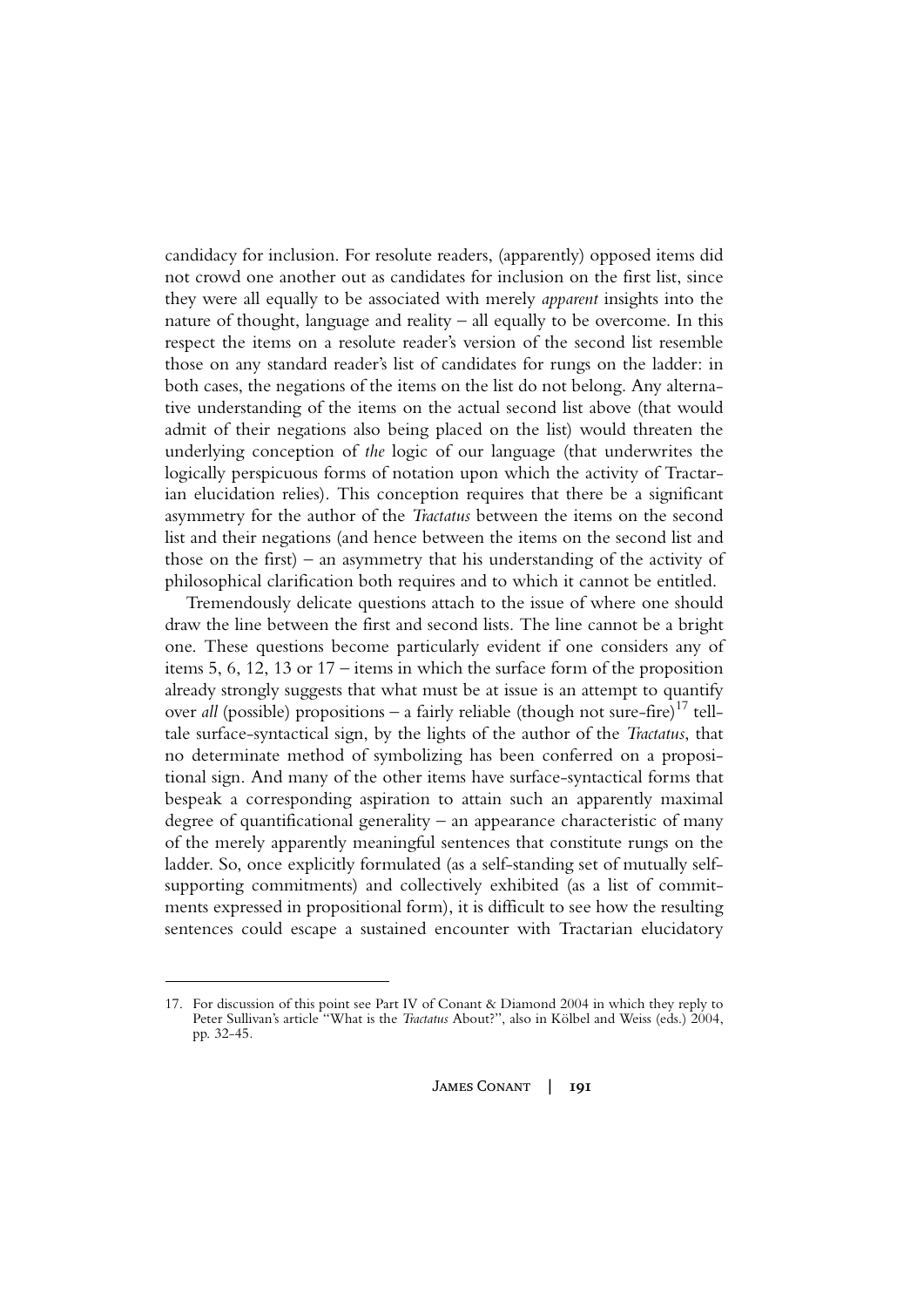procedures with their pretensions to intelligibility unscathed.18 Having achieved a full appreciation of the unsustainably fragile character of the items on the second list, there are two options open to a resolute reader at this point. The first is for her to take this as evidence that these items do not belong on the second list at all, but rather on the first list (and hence that there is no second list). The second is for her to take this as evidence that the author of the *Tractatus* was remarkably able to blind himself to the character of the apparent commitments here incurred. As we shall see, there is good reason to think she will only be able to make sense of the author of the *Investigations* (and his criticisms of the author of the *Tractatus*) if she takes the second option.

We saw that there was no room (in specifying candidates for the second list) for the sort of parenthetical notation employed on the first actual list. The time has come to explain its successor: the notation of italics deployed on the second actual list. The inapplicability of the one sort of notation is internally related to the need for the other. The first sort of notation has no place because the commitments in question on the second list cannot be discarded as merely apparent. They must surreptitiously play a genuinely weight-bearing role in the elaboration of the early philosophy; and this means, for example, as we just saw, that their (putative) negations cannot join or replace them on the list. This raises the need for a form of notation in the specification of candidate items for the second list that highlights the logical or modal feature of the commitment that would go missing in a complementary candidate item that sought to modify the modal character of the commitment – for example, by placing the relevant aspect of the commitment within the scope of a negation.

In the actual list above, the italicized expressions in each of the above sentences indicate the occurrence of a moment of (what would count by later Wittgenstein's lights as) *metaphysical insistence* – a moment in which a requirement is laid down. The feature of the items on this actual list that marks them out as the sort of thing that properly belongs on the second list

<sup>18.</sup> Such sentences themselves could not be expressed in anything that would count, by the author of the *Tractatus*'s lights, as a proper logical grammar – i.e., a perspicuous logical notation with the sorts of properties that these sentences aspire to claim such a notation must have.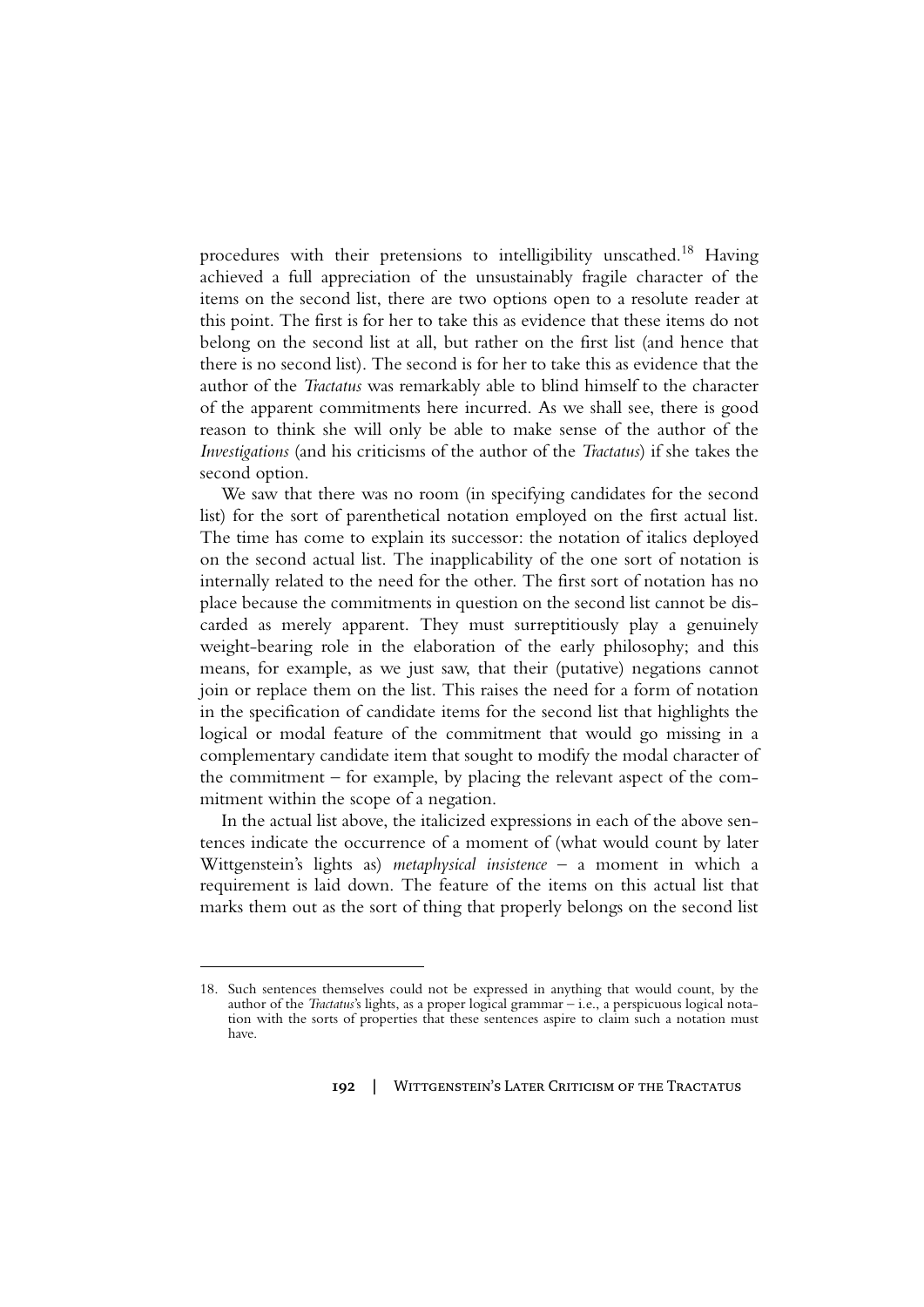is the way in which their insinuation of such a requirement escaped the notice of the author of the *Tractatus*. In some of these cases, the note of metaphysical insistence comes with an emphatic accenting of the italicized expression (such as "completely", "absolutely"); in others, the metaphysically emphatic note is already present (prior to any emphasis introduced by italicization) in the apparent modal force of the expressions themselves ("all", "every", "must"). So, in some cases, the role of the italics is to sharpen the note of metaphysical emphasis; in others, merely to highlight the presence of such a note. Thus, for example, if the italics were simply omitted from items 1 and 2 on the list and the adverbial expressions (formerly italicized) are construed as having their point relative to an elucidatory purpose, then the resulting sentences could easily be construed as saying something that would be perfectly innocuous by Wittgenstein's later lights. With items 3–7, 12, 13, 17, the moment of metaphysical insistence comes with the modality of expressions such as "all", "every", and "must" – one that insinuates a requirement on how things must be. In items 9, 15, 16, if the definite article were replaced by an indefinite one, the note of metaphysical insistence would vanish. And so on. This is not to say, however, that the metaphysical moment in each of these remarks is confined to the italicized portion of each. On the contrary, on the one hand, the italicized expression in each case my be understood to induce a moment of philosophical subliming that laterally affects many of the other expressions that occur in each numbered remark above – "proposition", "language", "analysis", "logical", "complex", "elementary", "notation", "thought", "relation", "meaning", "possible", "order", "in common", "general", "form", "clarity", "clarify", "perspicuous", "visible", "problems", "philosophy", "solved" – a moment of subliming to which the author of the *Tractatus* was himself oblivious. On the other hand, it is perhaps more accurate to put things the other way around: it is the author's tendency to sublime what proposition, language, logic, order, clarity, etc., are – it is his prior conception of how and what these *must* be – that induces the requirements that the italicized expressions ("all", "every", "the") above each in its own way reflects.19

<sup>19.</sup> In my subsequent remarks in this section, I occasionally borrow and elaborate points made in the final pages of Conant & Diamond 2004.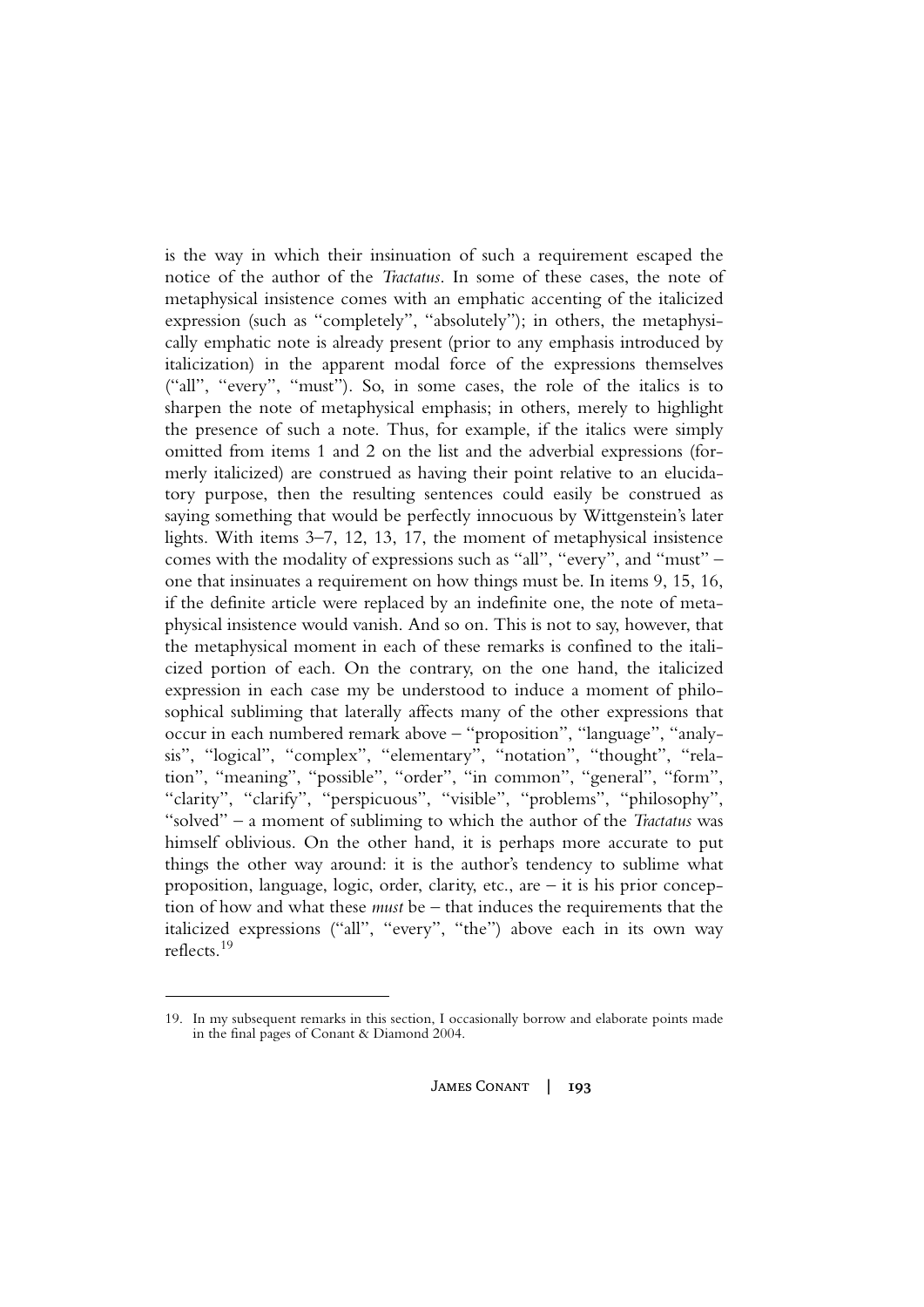Each of the items on the list is to be associated with an example of what later Wittgenstein refers to as the dogmatism into which we so easily fall when doing philosophy.20 The author of the *Tractatus* would not have viewed himself as proceeding dogmatically – putting forward theses (that are to be associated with each of the items above) that might be taken by a reader to seem to call for vindication. Rather, he would have regarded each of the above as pertaining to matters that become clear through the process of clarifying propositions, and, in particular, through the adoption and employment of a perspicuous notation  $-$  a notation that enables one to avoid "the fundamental confusions" ("of which the whole of philosophy is full", *TLP* 3.324) by furnishing an *absolutely* clear way of expressing thoughts. The italicized expression in this last sentence again highlights one such undetected moment of dogmatism. But the freedom from such moments to which the later work aspires will seem easier to attain than it is, if one fails to register how much of the ambition of the early program of philosophical clarification is to be retained in the later work, both in its peculiarity of method (providing the reader with a *perspicuous* representation of the possibilities available for making sense) and its peculiarity of aim (making the problems *completely* disappear).<sup>21</sup> The task of the later philosophy lies in seeking a way to retain these early original aspirations to perspicuity and completeness while purging them of the metaphysical spirit with which they are unwittingly imbued in the early work.<sup>22</sup> The point of each of the italicized expressions (in the candidate items for inclusion on the second list) is to underscore a particular moment within his early conception of clarification which must be purged in order that features of its general outline may continue to be of service in his later conception of how philosoph-

<sup>20. &</sup>quot;The only way namely for us to avoid prejudice – or vacuity in our claims, is to posit the ideal as what it is, namely as an object of comparison – a measuring rod as it were – within our way of looking at things, & not as a preconception to which everything must conform.<br>This namely is the dogmatism into which philosophy can so easily degenerate." (*CV*, 2<sup>nd</sup> edition 1998, p. 30) See also *PI* § 131: "For we can avoid ineptness or emptiness in our assertions only by presenting the model as what it is, as an object of comparison--as, so to speak, a measuring-rod; not as a preconceived idea to which reality *must* correspond. (The dogmatism into which we fall so easily in doing philosophy.)" The differences that come out through Winch's and Anscombe's respective translations of (these two slightly different versions of) this passage are helpfully suggestive and pertinent to our present topic.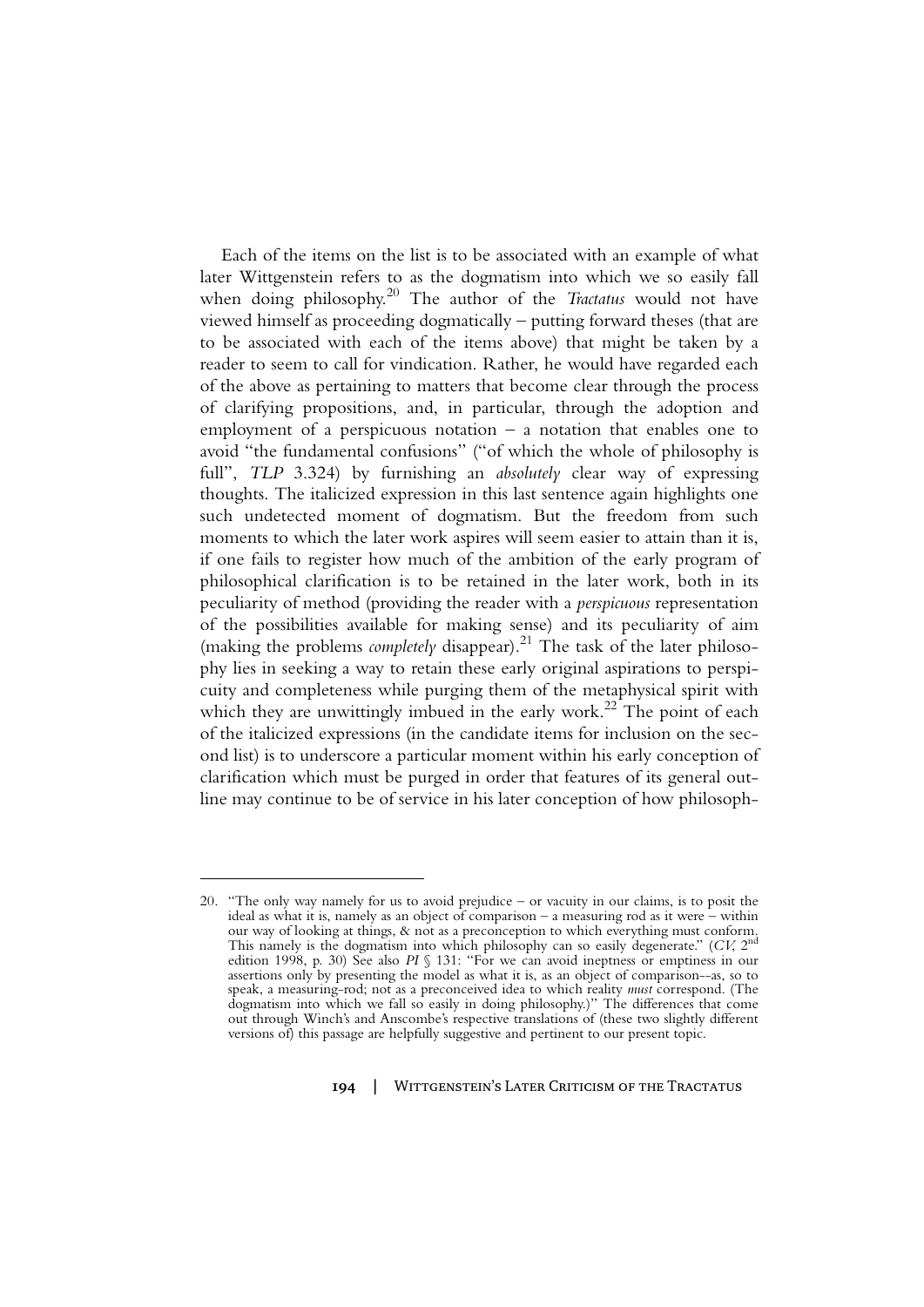ical clarification must proceed if it is to eschew any moment of dogmatism $^{23}$ 

Each of the italicized expressions on the above list furnishes an example of how, as later Wittgenstein puts it, the most crucial moments in the philosophical conjuring trick are the ones that are apt to strike one as most innocent (*PI* § 308). This directly bears on the evolution of his later philosophy in two ways. First, it is tied to his later apprehension that it is much more difficult to avoid laying down requirements in philosophy than his earlier self had ever imagined – where this is tied in the later work, in turn, to the need to develop a form of philosophical practice that can diagnose, identify, and clarify the precise moments in which such requirements on thinking are first unwittingly laid down, well prior to their manifesting themselves to the thinker as commitments of any consequence.<sup>24</sup> Second, it required a set of procedures for the conduct of the new activity of diagnosis, identification, and subsequent clarification that would not themselves prove to carry further unwitting commitments in their train (introducing yet a further metaphysics, now newly built into the successor conception of clarification). Hence the need to develop a non-dogmatic mode of philosophical correc-

<sup>21.</sup> The later Wittgenstein differs from the early even here, however, in as much as there is no longer room on his later conception for anything that could be correctly described as *the* method or *the* aim of his philosophy. Not only the realization of "the aim" and the application of "the method" must unfold piecemeal over time (as was already the case in his early philosophy), but now a new dimension of pluralism is introduced into the heart of his very conception of each. The aims and methods of the later philosophy no longer have the unity of the aspects of a single great problem, but rather that of a family, deriving their unity from the interrelated family of problems of which they treat – a form of unity which admits of the possibility that hitherto unanticipated members of the family may constantly continue to burst onto the scene, newly demanding a degree of genuine innovation in both aim and method. This difference in the early and later philosophies is, in turn, tied to a profound difference in their respective conceptions of *essence* – e.g., of language – and the forms of novelty, surveyability, and surprise that these can tolerate.

<sup>22.</sup> The difficulty of attaining a clear view of this is compounded by the fact that in his later writings Wittgenstein is primarily concerned to highlight what is *wrong* in his earlier way of thinking; he is not primarily concerned to highlight continuities in his philosophy. His overt aim, generally, when later reflecting on one or another aspect of his earlier way of thinking, is to try to pinpoint its philosophical Achilles heel. One therefore needs to handle such retrospective comments in his later writings with some care, if one wishes to tease out of them a portrayal of what his earlier way of thinking might have been, such that it would have had the power to captivate a philosopher with his high standards of rigor and clarity, with his determination to think things through to the bloody end, and with his desire not only to avoid but to put an end to metaphysics.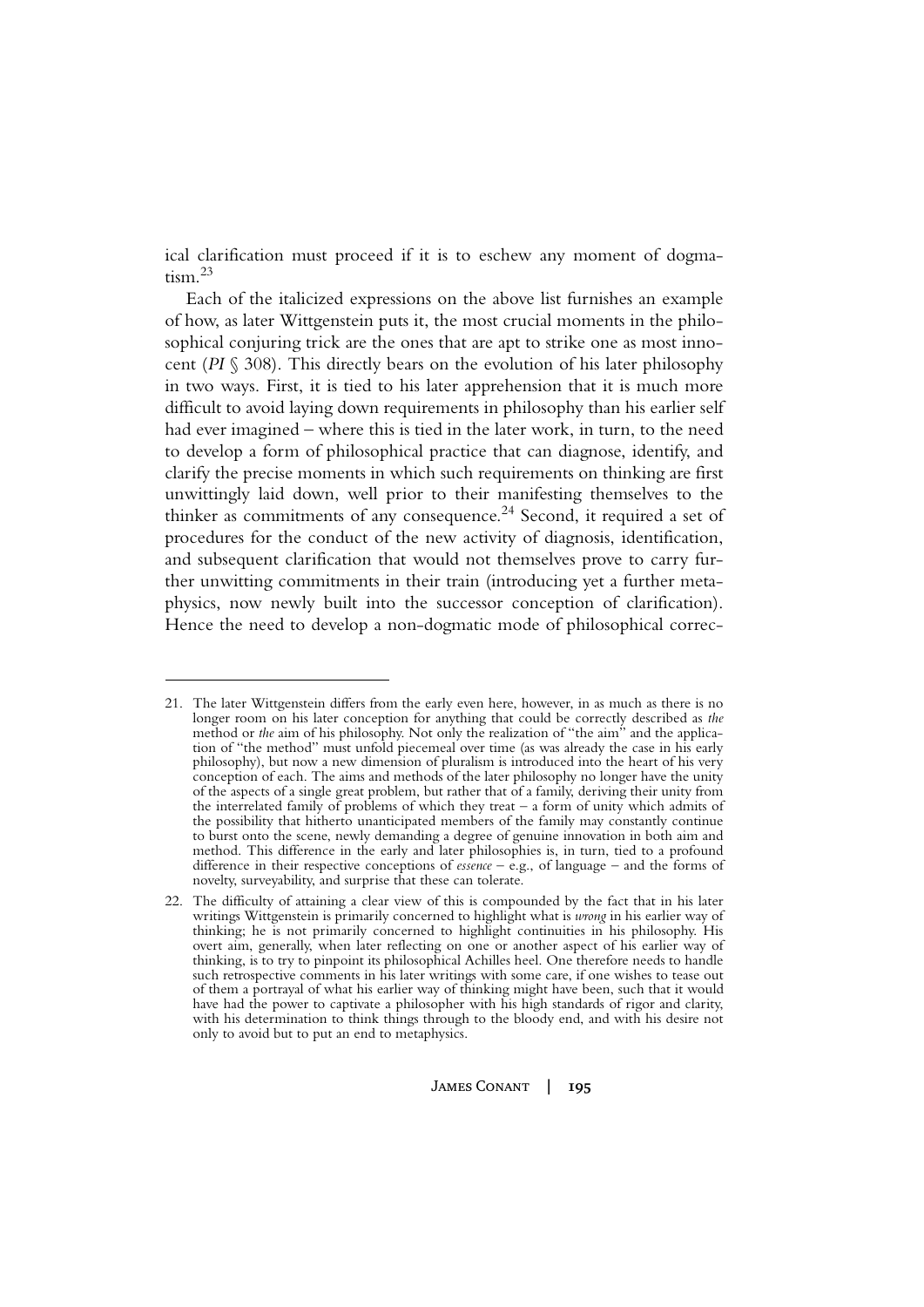tion (an, as it were, further layer of correction directed at each of the moments of correction themselves, and a further layer upon that, and so forth). An elucidatory procedure whose steps are arranged in the form of a ladder is no longer up to this task: the procedure must be able to crisscross in such a way as to allow each step in the investigation devoted to exorcising a philosophical demon to itself be pondered, reassessed, and purged, in turn, of the possible latent forms of overstepping or overstatement that may unwittingly have insinuated themselves in the course of the elucidation of the original misconception (*PI*, Preface). It is in this context (of cultivating such a non-dogmatic mode of philosophizing) that a method of writing characterized by an alternation of voices (including ones of overly insistent temptation and ones of overly zealous correction) proves its value and comes to transform the face of Wittgenstein's authorship.

This raises many questions (regarding the aims and methods of Wittgenstein's later philosophy) well beyond the scope of this paper. It will suffice to confine our attention here briefly to the ever-recurring first step in this crisscrossing procedure  $-$  a step that has no role and can have no role to play in his earlier ladder-climbing mode of philosophical elucidation: namely, the step in which one seeks to uncover that crucial sleight of hand in the philosophical conjuring trick that is apt to strike one as most innocent. Attention to this step alone (without attending to much else that is also new and no less important in the later work) suffices for our present purpose in as much as an appreciation of it suffices to allow us: (1) to see why it is precisely the moments in the early work that correspond to items on the second list that come under repeated fire in the *Investigations* (while items that belong on the first list essentially never do)<sup>25</sup> qua criticisms of the author of the *Tractatus*, and (2) why the moment of discontinuity in question here must become

<sup>23.</sup> Do the "must" and the "any" in this sentence reintroduce moments of dogmatism into Wittgenstein's later philosophy? This question takes us beyond the scope of this paper. But it is the right sort of question to ask, if one wants to begin to locate the fundamental differences between the early and the later work.

<sup>24.</sup> One way of summing up this immense difference between early and later Wittgenstein would be to say that the following question assumes a pivotal importance in later Wittgenstein's investigations that it never (could have) had in early Wittgenstein's procedures: How does philosophy begin? On this, see Stanley Cavell 1996, "Notes and Afterthoughts on the Opening of Wittgenstein's *Investigations*", in *The Cambridge Companion to Wittgenstein*, Hans Sluga and David G. Stern (eds.) 1996, CUP: Cambridge, pp. 261-295.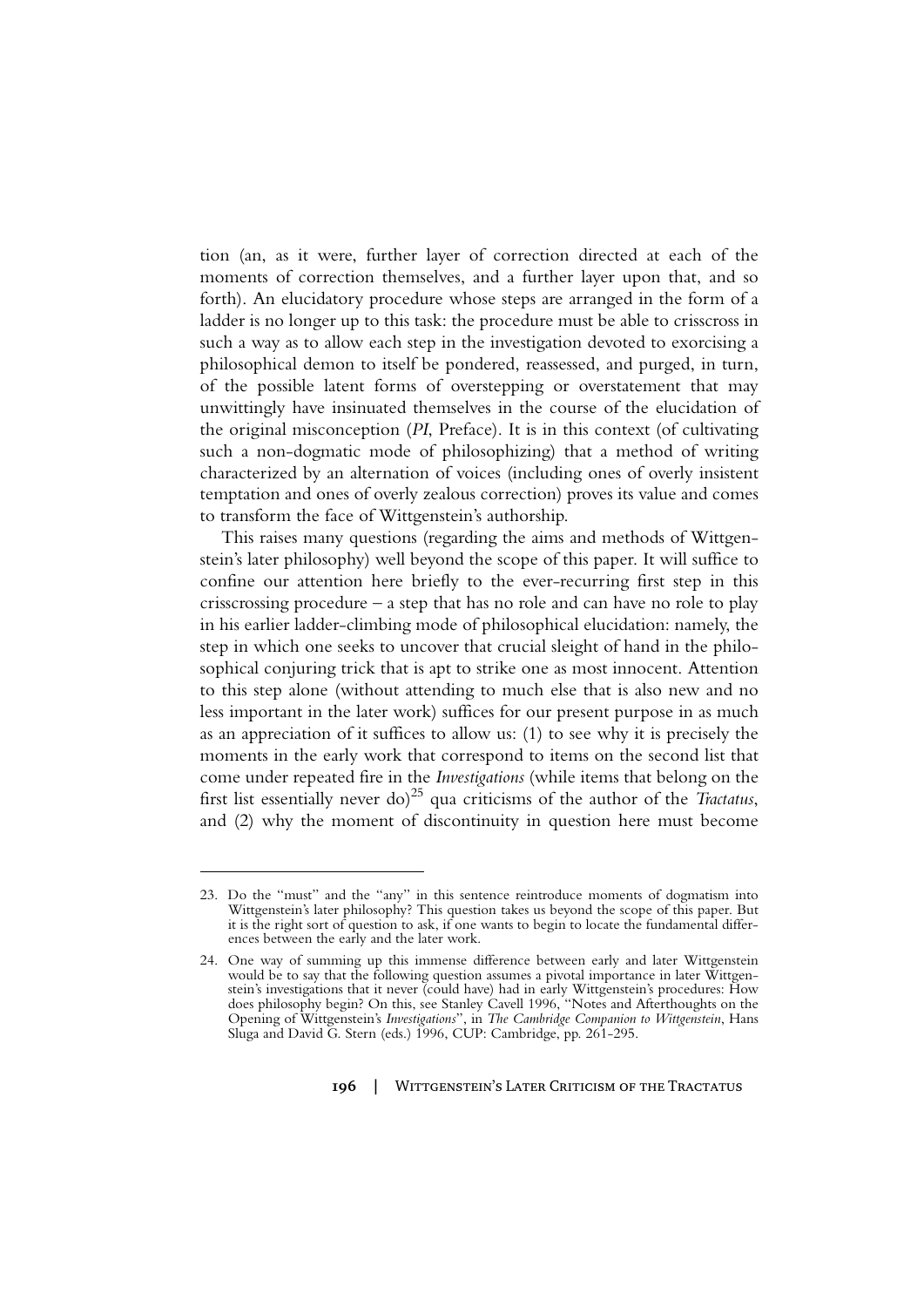invisible if one imposes the doctrinal schema (thereby permitting moments of discontinuity to come into view only if they correspond to explicit doctrines which early Wittgenstein self-consciously sought to advance and defend and which later Wittgenstein rejected).<sup>26</sup>

Wittgenstein's original aim, in writing the *Tractatus*, was to bring metaphysics to an end; and the method of clarification he thereby sought to practice, to achieve that end, was to be one that was itself free of all metaphysical commitments. The following remark brings out how his later writing (unlike most of the commentary on it) continues to keep this feature of his earlier thought firmly in perspective while seeking to focus attention on its problematic commitments:

We now have a theory, a "dynamic theory" of the proposition; of language, but it does not present itself to us as a theory. For it is the characteristic thing about such a theory that it looks at a special clearly intuitive case and says: "*That* shews how things are in every case; this case is the

<sup>25.</sup> This parenthetical remark involves some overstatement in part for the following reason: the first step on the ladder must be one whose character is equivocal as to whether it represents an unobjectionable aspect of the elucidatory process or part of the beginning of an ascent up the ladder. This therefore allows a different sort of consideration to acquire importance in reflection upon the shape of the first list – one that puts a new pressure on the question: how should the list begin? The first item on the actual first list above, if shorn of its insinuation of an explanatory order, might be turned into a formulation about which it would no longer be clear as to which list it belonged on. As long as the so-called "picture theory" of the *Tractatus* is formulated so that its theoretical pretensions are unmistakable (which requires slanting "the theory" so as to privilege a direction of explanatory order) the resulting formulation corresponds to a rung on the ladder. As long as formulations of observations about picturing take on the aspect of (what for the author of the *Tractatus* might be) remarks internally related to those on the second list, it must become less clear as to how we should answer questions as to which list these particular formulations themselves belong on.<br>(These are questions for  $us$ . There are no such questions for the author of the *Tractatus* – there is no second list made up of items of this sort for him.) Resolute readers are committed to the idea that any version of something properly called "the picture theory" is, at the end of the day, to be thrown away. (Incidentally, and for internally related reasons, a similar point holds about the notion of *showing* that the *Tractatus* opposes to saying – as long as a formulation of that notion turns it into a form of "quasi-saying" resolute readers are obliged to see it as comprising a rung of the ladder; as long as it does not, they are not obliged thus to regard it.) So a mere commitment to resolution cannot suffice to decide the question as to whether any given remark about picturing in the *Tractatus* is best regarded as a candidate for inclusion on the first or on the second list. For it depends on the point at which one thinks the second list begins to bleed into the first. (Again, it must be an interpretative error to suppose that this point could have itself been a clearly marked one for the author of the *Tractatus*.) These are matters about which resolute readers can disagree and whose adjudication can be settled only through closer attention to the details of the text.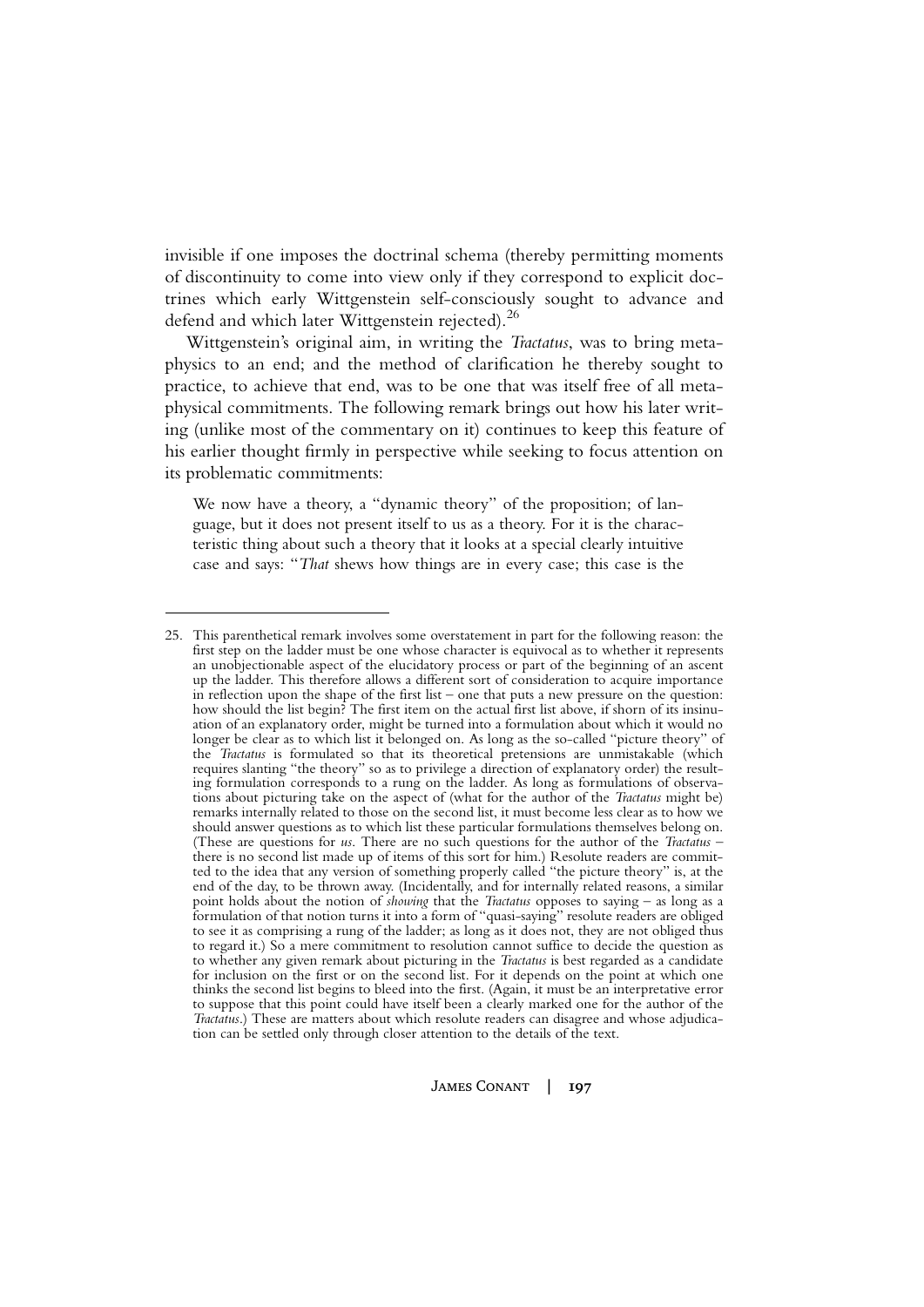exemplar of *all* cases." – "Of course! It has to be like that", we say, and are satisfied. We have arrived at a form of expression that *strikes us as obvious*. But it is as if we had now seen something lying *beneath* the surface.  $(Z \, \leq 444)$ 

This passage brings out nicely why things must go wrong if one's reading of Wittgenstein is organized around the following question: "Which parts of the theory that the *Tractatus* aimed to put forward did later Wittgenstein think was wrong?" If one reads Wittgenstein in this way, then one is apt to skip over the following seven aspects of later Wittgenstein's interest in (what one thereby calls) "the theory of the *Tractatus*": (1) that what we are able to see (often with the benefit of later Wittgenstein's help) as heavily freighted philosophical commitments in the early work did not present themselves to the author of the *Tractatus* as such, (2) that it is the characteristic thing about such "theories" that, at the deepest level, they garner their conviction not from a conscious intention to put forward an ambitious philosophical claim, but rather from an apparently innocent attention to what presents itself as a special clearly intuitive case, (3) that an unprejudiced view of such a case already appears to permit one (without any additional theoretical underpinning) to exclaim: "*That* shews how things are in every case; this case is the exemplar of *all* cases", (4) that it is therefore particularly helpful to look at examples of philosophers who are already in the grip of such apparent forms of clarity in those moments in their thinking that occur prior to any in which they take themselves yet to have begun philosophizing, (5) that it is even better, if one can find one, to look at the example of a philosopher who, in the teeth of an avowed aim to eschew any such commitments, nonetheless falls into them, (6) that the author of the *Tractatus* is later Wittgenstein's prime example of such a philosopher, and therefore, at least in this

<sup>26.</sup> It is interesting in this connection to note how many of the doctrines of the sort that standard readers ascribe to the *Tractatus* and that resolute readers are committed to rejecting – such as the commitment to the existence of ineffable truths, and various optional subsidiary doctrines (such as realism, mentalism, solipsism, etc.) and optional subsidiary commitments (such as the distinction between understanding propositions and "understanding" nonsense, between saying and "conveying" truths, etc.) – never figure in any of the passages in Wittgenstein's later writing where he is explicitly concerned to criticize something he identifies as a questionable philosophical commitment actually held by the author of the *Tractatus*. What figure in such passages instead are the sorts of metaphysical commitments that belong on the second list.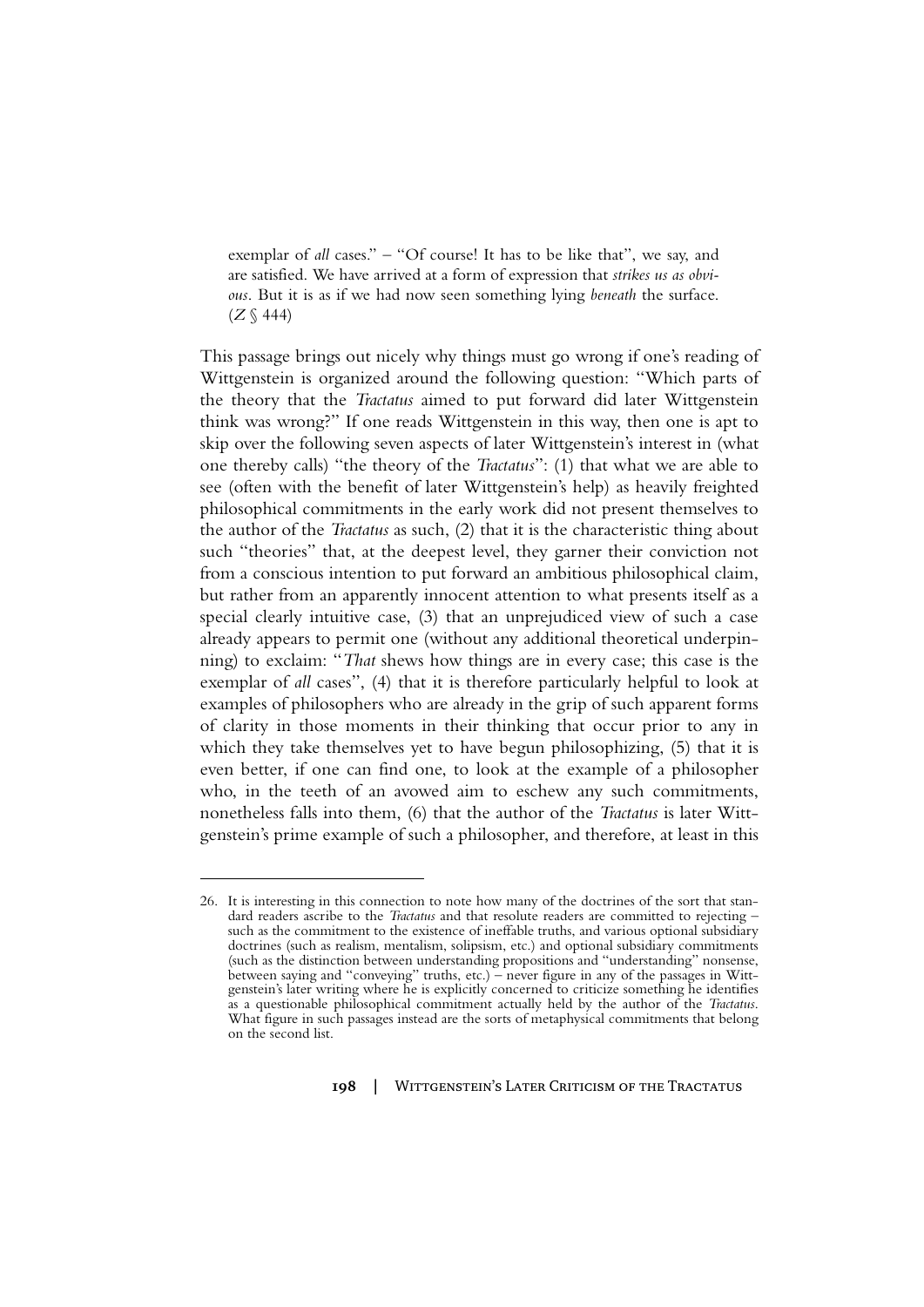respect, his favorite target of philosophical criticism, (7) that the ultimate quarry of philosophical criticism here for later Wittgenstein is never this or that philosophical thesis or theoretical commitment, but rather a characteristic form of expression – one that holds us captive and strikes us as so very obvious that we imagine that it allows us to be able to penetrate the appearance of language and see what *must* lie beneath the surface.

## **4. The third list**

Each of the items on the list below corresponds to a moment in Wittgenstein's work, early and late, that a resolute reader may take to mark either a moment of continuity or one of discontinuity, or (alternating between variant understandings of the sentences that figure on the list) both. Now, with respect to the third list, it becomes well-nigh impossible to specify the relevant items in a useful way without remaining fairly close to the wording of swatches of Wittgenstein's own text. But some delicate degree of abstraction is still required in as much as the items in question must also be able to mark moments of continuity. For this requires that they can be closely correlated to sentences in both the *Tractatus* and the *Investigations*. In this spirit, I offer the following small sample of candidate formulations of such moments of continuity/discontinuity in Wittgenstein's thought:

- 1. Every sentence in our everyday language is in order as it is.
- 2. There must be perfect order even in the vaguest sentence.
- 3. A sentence of ordinary language must have *a* definite sense.<sup>27</sup>
- 4. An indefinite sense would not really be a sense at all.
- 5. In philosophy, we are driven to seek elsewhere, in the abstract features of an ideal language, what is already be found in the most concrete features of our everyday language.
- 6. Philosophical misunderstandings are often caused by superficial analogies between forms of expression drawn from different regions of language.
- 7. Such misunderstandings can be removed by substituting one form of expression for another.

<sup>27.</sup> The italics in items 3 and 21 on this list are Wittgenstein's.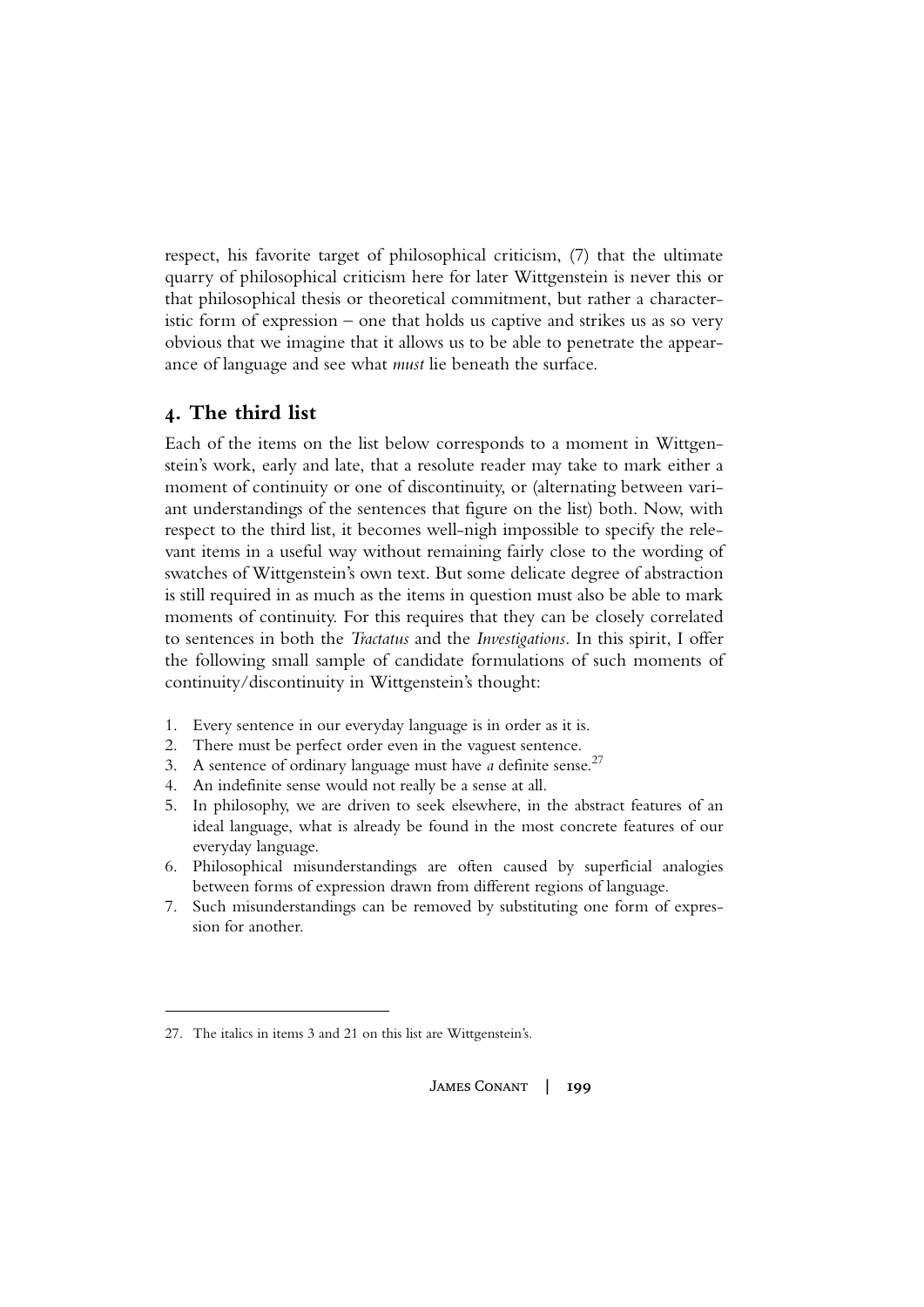- 8. What does not get expressed in the signs (words) themselves comes out in their application (use): what the signs (words) fail to express their application (use) declares.
- 9. In order to gather the logic (grammar) of what is said we must consult the context of significant use.
- 10. In philosophy the question, "Why do we actually use this word or this proposition?" repeatedly leads to valuable insights.
- 11. The object of philosophy is the logical (grammatical) clarification of thought(s).
- 12. Philosophy is not a theory but an activity.
- 13. The result of philosophy is not a number of "philosophical propositions", but to make propositions clear.
- 14. Anyone who understands me eventually recognizes certain of my sentences as nonsensical.
- 15. We cannot give a sign the wrong sense.
- 16. Every possible proposition is legitimately constructed.
- 17. If a sentence has no sense this can only be because we have given no meaning to it.
- 18. Logic (grammar) must take care of itself.
- 19. We cannot draw a limit to thought. That would require that we could think both what can be thought and what cannot be thought.
- 20. Strictly thought through, idealism and realism can be seen to collapse into one another.
- 21. Doubt can exist only where there is a question; a question only where there is an answer; and this only where something *can* be *said*.
- 22. The solution of the problem lies in the vanishing of the problem.

Each of the items on this list are to be associated (on one understanding of it) with (1) a particular unwitting preconception about how things must be and how philosophy must proceed that falls out of the early conception of clarification (and therefore is to be included on the second list), and (on another understanding of it) with (2) something that may be ascribed to both the author of the *Tractatus* and the author of the *Investigations* without obviously misrepresenting either (i.e., something that might therefore be included on a possible fourth list devoted merely to detailing moments of continuity in Wittgenstein's thought). It is in this latter connection that the parenthetical notation plays its role here (serving a very different purpose than before): namely, helping to bring into sharper relief such moments of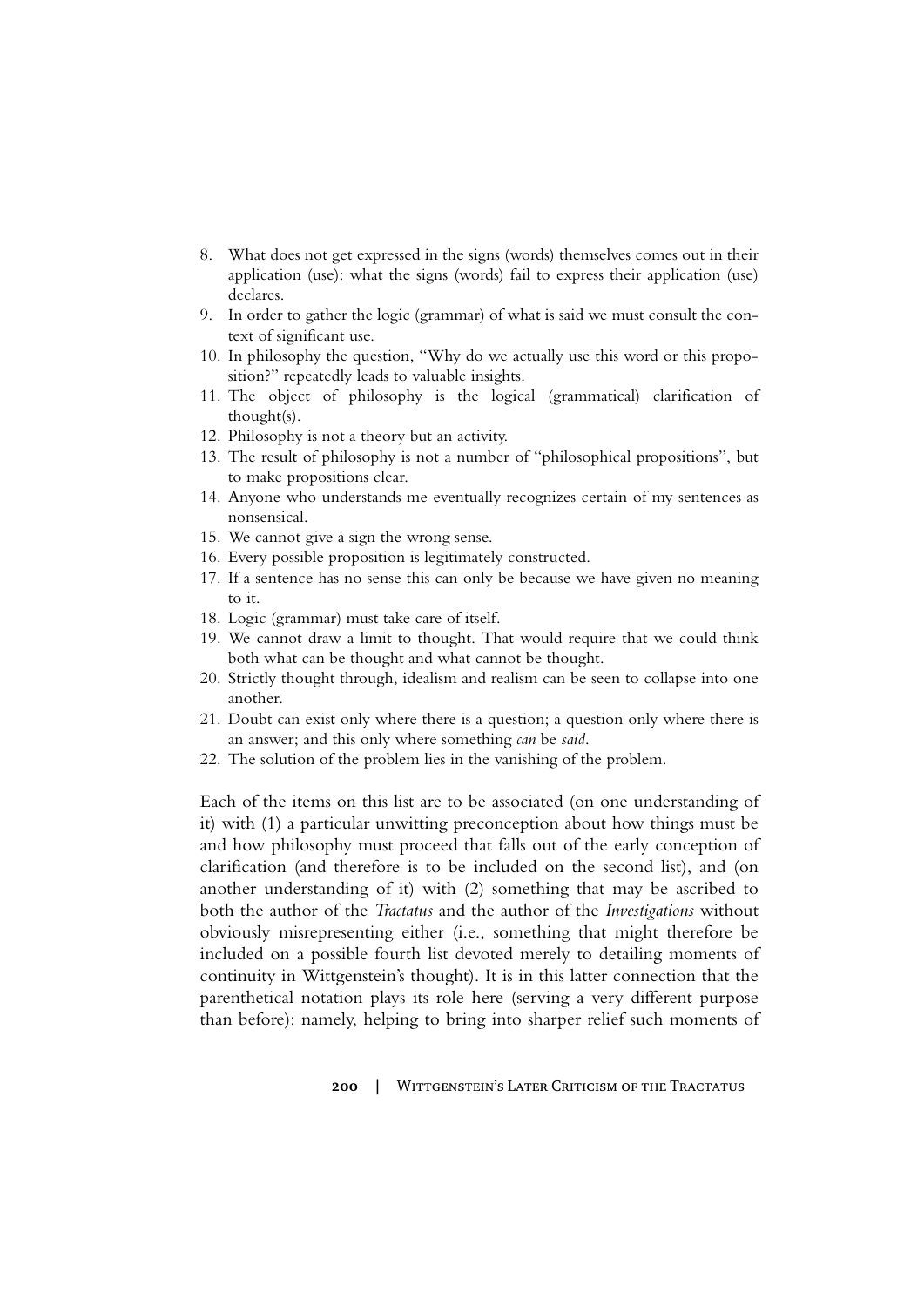continuity by allowing for the reformulation of his earlier ideas into his preferred later idiom.

I have drawn the first five items on the actual list above from what is essentially a commentary on certain sections of the *Tractatus* (above all, on 5.5563) – one that is initiated in  $\sqrt{97}$  and continues through the following sections of the *Investigations.* This is an autobiographical fact about me and where I first went to look for items to place on the third list. I take it that something like these items might have arrived on the list by a very different route, in as much as they each represent the sort of thing that an attentive reader of the *Tractatus* might find herself with occasion to say in writing about the teaching of that work. Taken out of context, some readers of Wittgenstein might take any of the first four items to suggest metaphysical elements present in the old way of thinking that the new seeks to undo. On the other hand, read within their dialectical context (i.e., §§ 97ff of the *Investigations*), they do not obviously represent exclamations on the part of a voice in the grip of a wayward philosophical temptation. Part of my point in placing some items with this particular provenance on the actual list above is to bring into sharpest possible relief the degree to which moments of breathtaking continuity surface even in those later passages whose concern is focally one of criticizing the *Tractatus*. 28 This means that even in those stretches of the later writing where criticism of the *Tractatus* reaches its highest pitch, candidates for the third list are still not in short supply. Conversely, as a matter of the mere letter of their formulation, the majority of the remaining items, starting with the eighth, on the actual list above are most easily recognized as corresponding to sentences from the *Tractatus.* Yet I take it that they each represent the sort of thing that an attentive reader of the *Investigations* might find herself having occasion to say in writing about the

<sup>28.</sup> Of particular interest in this connection is the entire stretch in *Philosophical Investigations* that runs from § 89 to § 133. In almost every remark we have some effort on Wittgenstein's part to bring his later method*s* of philosophy into relief by contrasting them with his earlier conception of *the* method (cf. § 133) of philosophy, and yet numerous local moments of continuity surface within this overarching contrast. This contrast – between *the* (early) method and the (later) methods – draws many of the other points of difference between the early and later philosophies together and, in particular, the difference between the *Tractatus*'s point of view on the problems of philosophy (according to which they have in essentials been solved) and the refusal of such a point of view in the *Investigations* (in which the essentials can no longer be separated in such a manner from the details).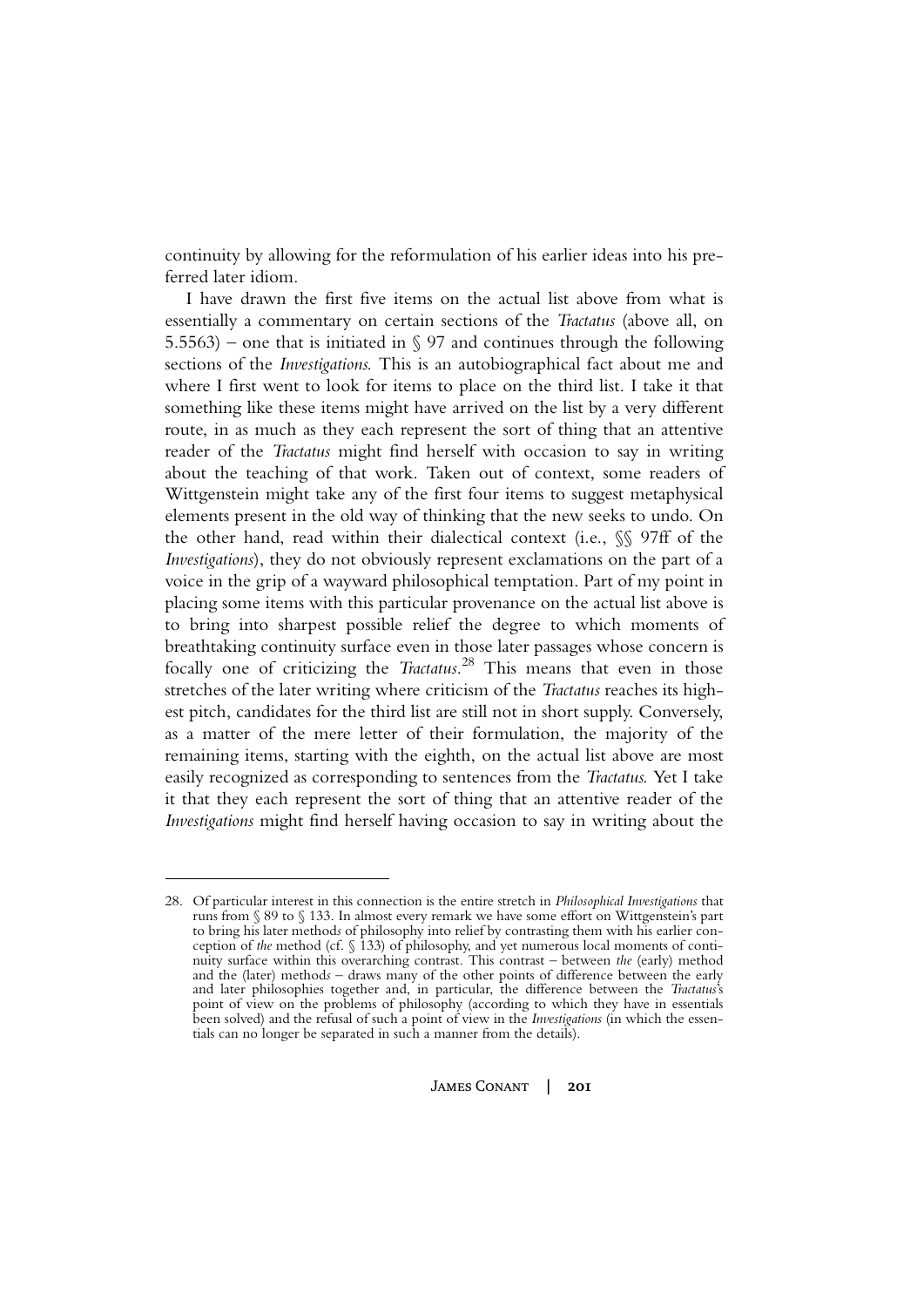teaching of that work. One point of the exercise of attentively trying to construct a candidate third list of one's own is to discover the (possibly surprising) extent to which the following is true: you don't have to look far or wide in Wittgenstein's writings to find items that belong on it.

It is important here, again, that each of the items on the third list corresponds to sentences, not thoughts. Each sentence on it admits of alternative understandings of how much its affirmation commits us to, and thus of what it says. Would the author of the *Investigations* want to agree with that which his earlier self here would, in each case, want to affirm in affirming the item in question? When we come to the items on the third list, if we try to locate the differences between early and later Wittgenstein in this area by sorting them into the items early and later Wittgenstein agree on and those they do not, then (qua narrators of the story of Wittgenstein's development) we are lost. The only accurate thing to say here, at this hopelessly unhelpful level of generality, is perhaps the following: later Wittgenstein agrees with early Wittgenstein about each of these items (in wanting to affirm a sentence that the other would affirm) and he disagrees with him about each of them (in not wanting to affirm precisely what the other would thereby affirm). For there are significant aspects of the *Tractatus*'s unwitting commitments that substantially color its early understanding of each of the philosophical issues associated with the items of the above list. For example, his early understanding of what is at stake in each of the following expressions (at least some one of which figures in each of the items on the list above) is implicated in the surreptitious metaphysics of the early work: "order", "perfection", "form", "vagueness", "definiteness", "sense", "logic", "language", "application", "use", "context", "say", "show", "philosophy", "abstract", "concrete", "ideal", "language", "everyday", "clarity", "clarification", "theory", "sign", "proposition", "thought", "strictly thought through", "solution", "problem", "vanishing".

This collection of expressions, considered as a set, nicely epitomizes both the extent of the continuity and the discontinuity in Wittgenstein's philosophy. A significant moment of continuity can be uncovered by reflecting on the parallels in Wittgenstein's early and later philosophies that can be associated with how these expressions occur in the *Tractatus* and the *Investigations* respectively. Yet a significant moment of discontinuity in Wittgenstein's philosophy can also be uncovered by reflecting on the points at which these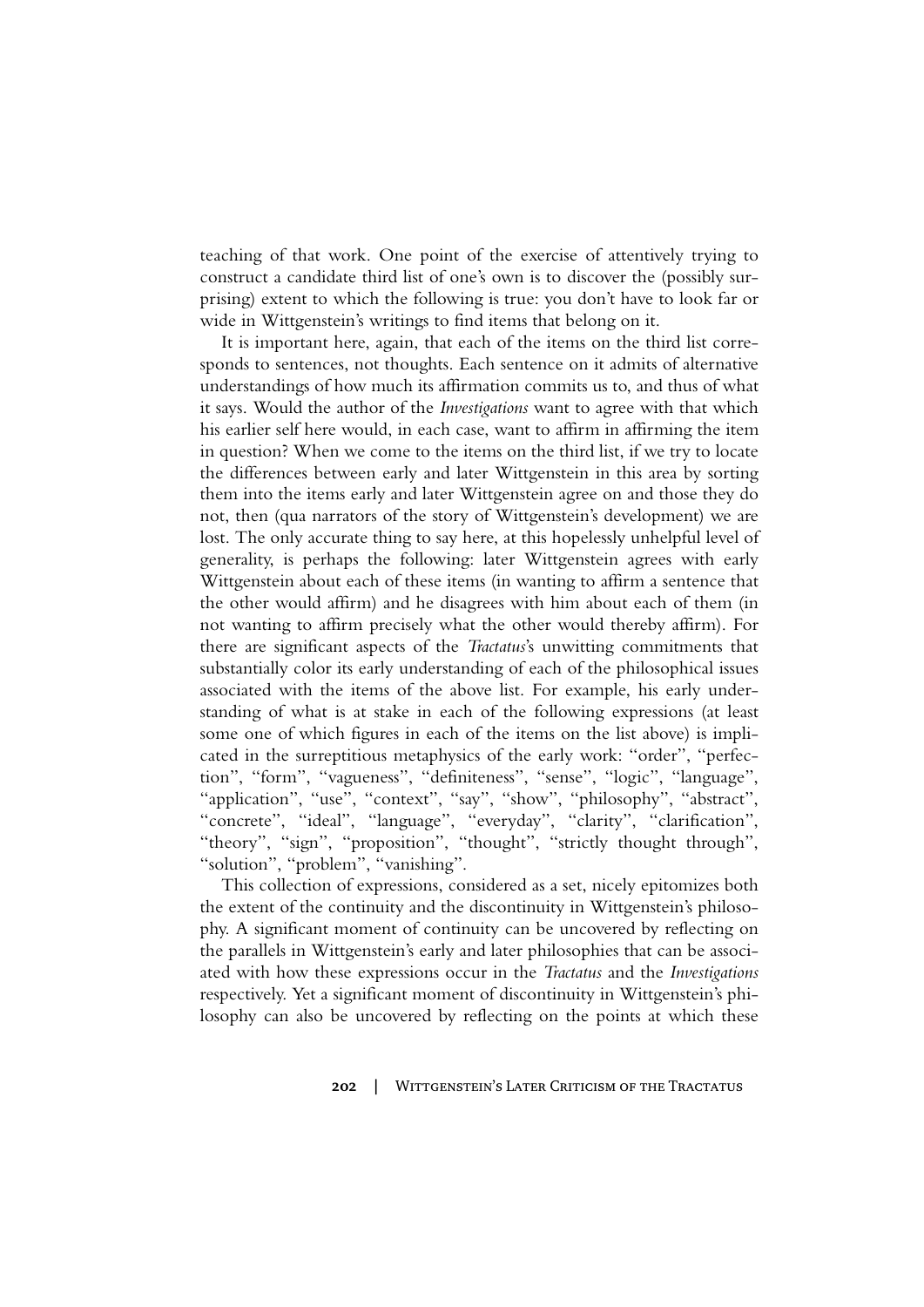parallels begin to give out (with respect to the manner in which each of these expressions occurs in the *Tractatus* and the *Investigations* respectively). What marks a sentence out as belonging on the third list is that it simultaneously invites alternate construals of terms such as these – on a first construal, the sentence in which it figures says something that early Wittgenstein has it at heart to say; on a second construal, it says something that later Wittgenstein equally has it at heart to say – where what each would mean would in part be importantly the same and in part importantly different.

In reflecting upon what to make of the items on the third list, in the context of trying to understand the relation between early and later Wittgenstein, one way of going extremely wrong is to take the possibility of constructing such a list itself to constitute a proof of the truth of some very severe claim of continuity in Wittgenstein's philosophy. But there is also an opposite way of going extremely wrong here. It takes its departure from the following (in itself perfectly sound) thought: any sort of understanding that the author of the *Tractatus* is able to have of any of the items on the third list must be shaped through and through, at every point, by his (metaphysically emphatic) understanding of the items on the second list. This is true as far as it goes: any attempt to construe the third list as a list of things that early and later Wittgenstein "simply agree about" may run the risk of attributing to later Wittgenstein an allegiance to items on the second list  $-$  i.e., to the very commitments of the *Tractatus* that he is later most concerned to single out for criticism. What this shows is the following: one must be careful about taking items on the third list to represent unproblematic formulations of points of common ground between the early and later philosophy. But it would be equally point-missing to go to the other extreme and to construe the items on the third list as merely a set of ambiguous sentences which coincidentally each admit of the relevant pair of alternative understandings. It would be perverse to conclude that early and later Wittgenstein, while agreeing about nothing of importance, are for some reason happy each to call upon almost precisely the same forms of words to express their respective utterly incommensurable philosophical aspirations. Clearly the truth must be somewhere in the middle, between these two unhappy extremes (of overly zealous mono-Wittgensteinianism and overly intractable poly-Witt-

James Conant **| 203**